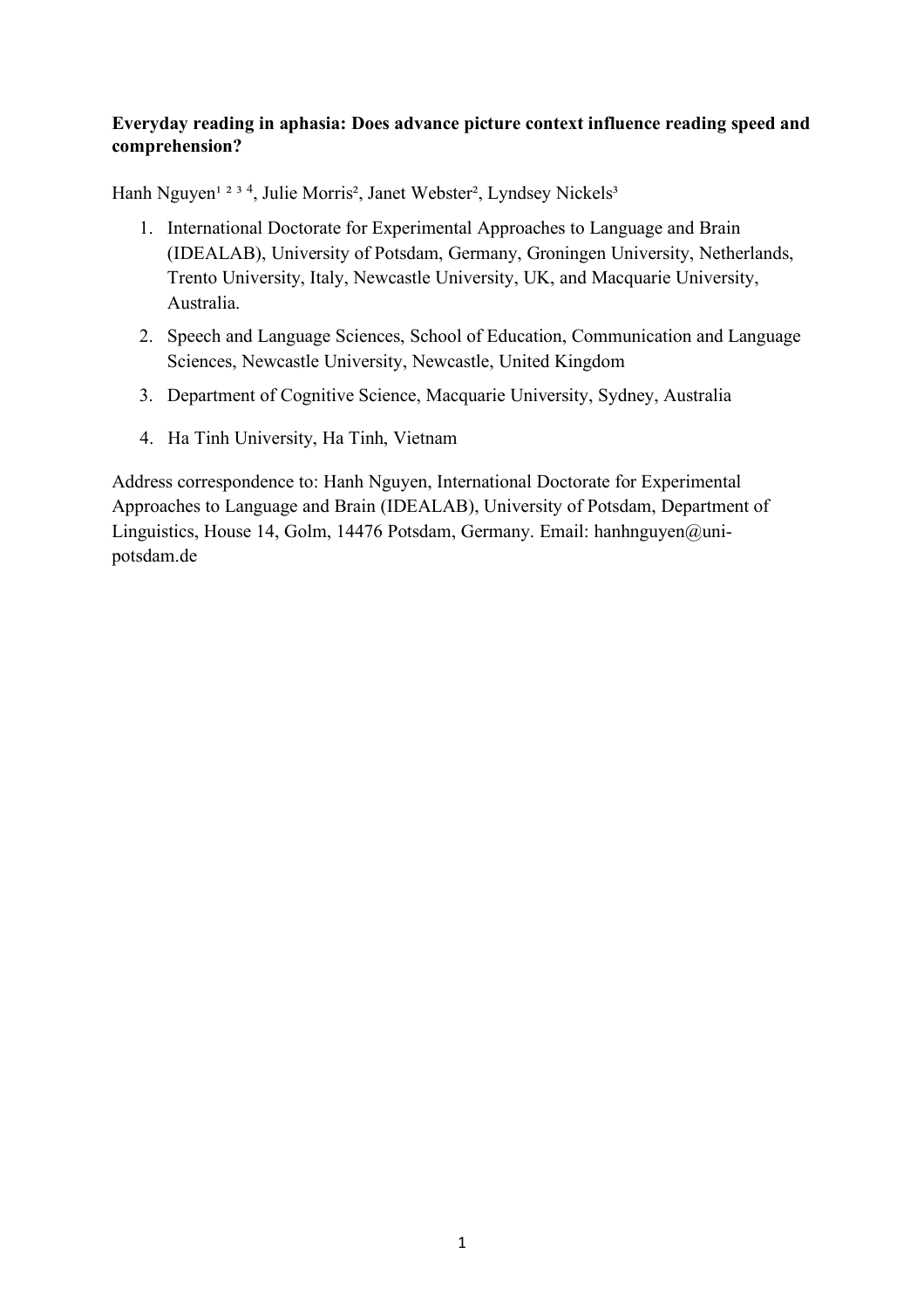### **Everyday reading in aphasia: Does advance picture context influence reading speed and comprehension?**

**Background**: Both reading speed and comprehension at the text level are often impaired in people with aphasia, potentially impacting their daily life. Provision of advance context (e.g., pictures provided to the reader prior to reading) is found to facilitate text processing and comprehension in typical readers. However, there has been no investigation of whether advance context influences reading in people with aphasia, although some studies have found no benefit on people with aphasia's comprehension accuracy from contextual supports presented simultaneously with text. It also remains unclear whether context may impact people with aphasia's understanding of any particular type of textual information (main ideas vs details, stated ideas vs implied ideas).

**Aims:** This study aimed to investigate the effect of advance picture context on reading speed, overall comprehension accuracy and comprehension of different types of ideas for naturalistic everyday texts in people with aphasia.

**Methods & Procedures**: Twenty-nine adult typical readers and 10 people with aphasia with varying reading ability took part in the study. Participants read three matched sets of short news articles which were either preceded by a related picture, no picture, or (as fillers) an unrelated picture and were followed by multiple-choice comprehension questions. For each text, the questions assessed the understanding of a stated main idea, an implied main idea, a stated detail, and an implied detail. Mixed-effects regression analyses were performed to examine the effect of advance (related) picture context on participants' reading time and comprehension accuracy.

**Outcomes & Results**: The results showed a significant effect of advance picture context on reading speed, with both typical readers and readers with aphasia showing significantly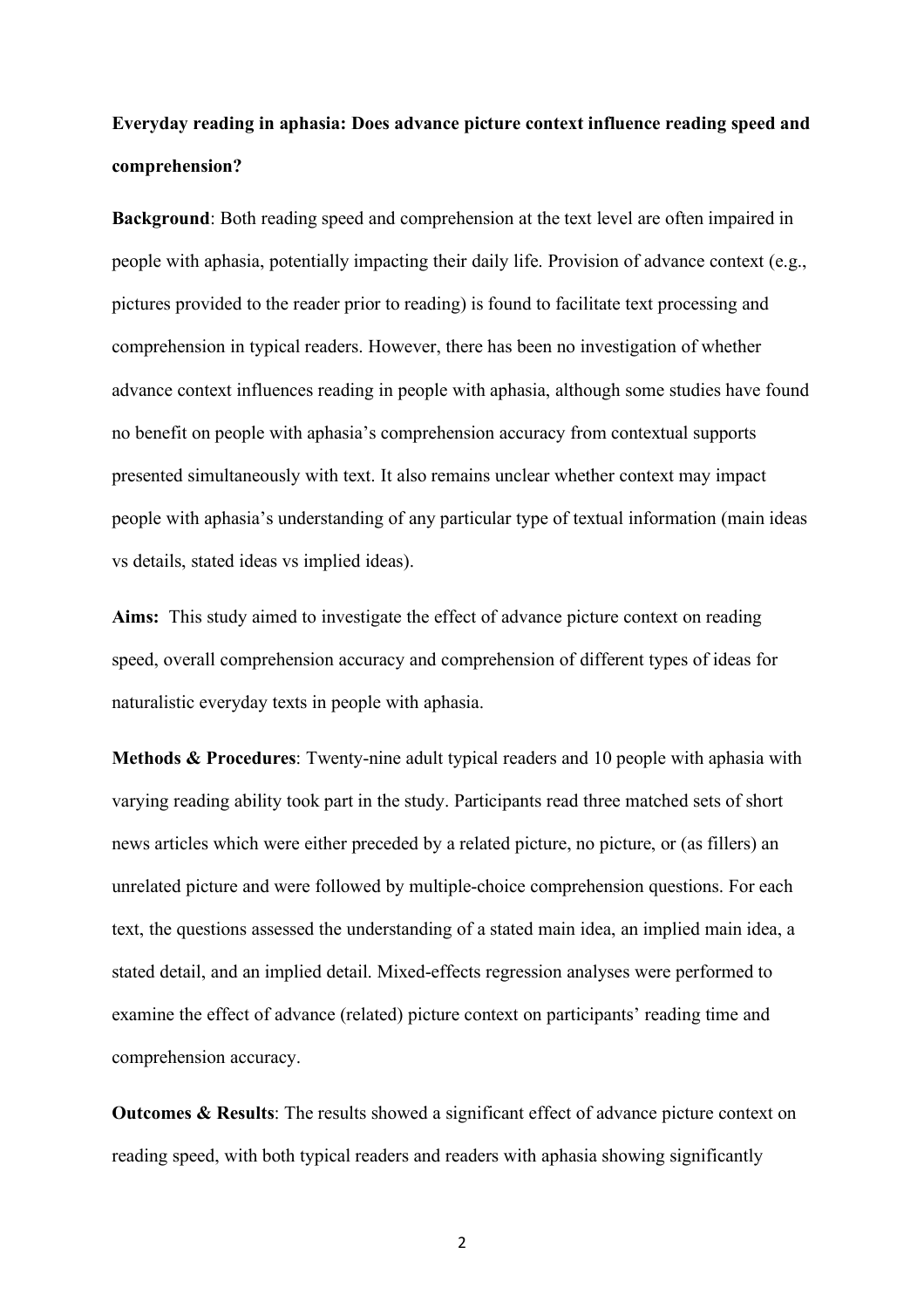shorter reading times when a picture was available. Advance context did not affect overall comprehension accuracy or accuracy for any subtype of textual information for either group of participants.

**Conclusion:** Advance context facilitates text processing in people with aphasia, resulting in increased reading speed for everyday texts, although it does not influence their comprehension accuracy for these types of texts. This suggests that therapeutic approaches could develop more effective use of advance contextual organisers in order to increase people with aphasia's reading efficiency and ultimately, their confidence and pleasure in reading.

**Keywords**: reading in aphasia, reading comprehension, reading speed, authentic everyday texts, advance picture context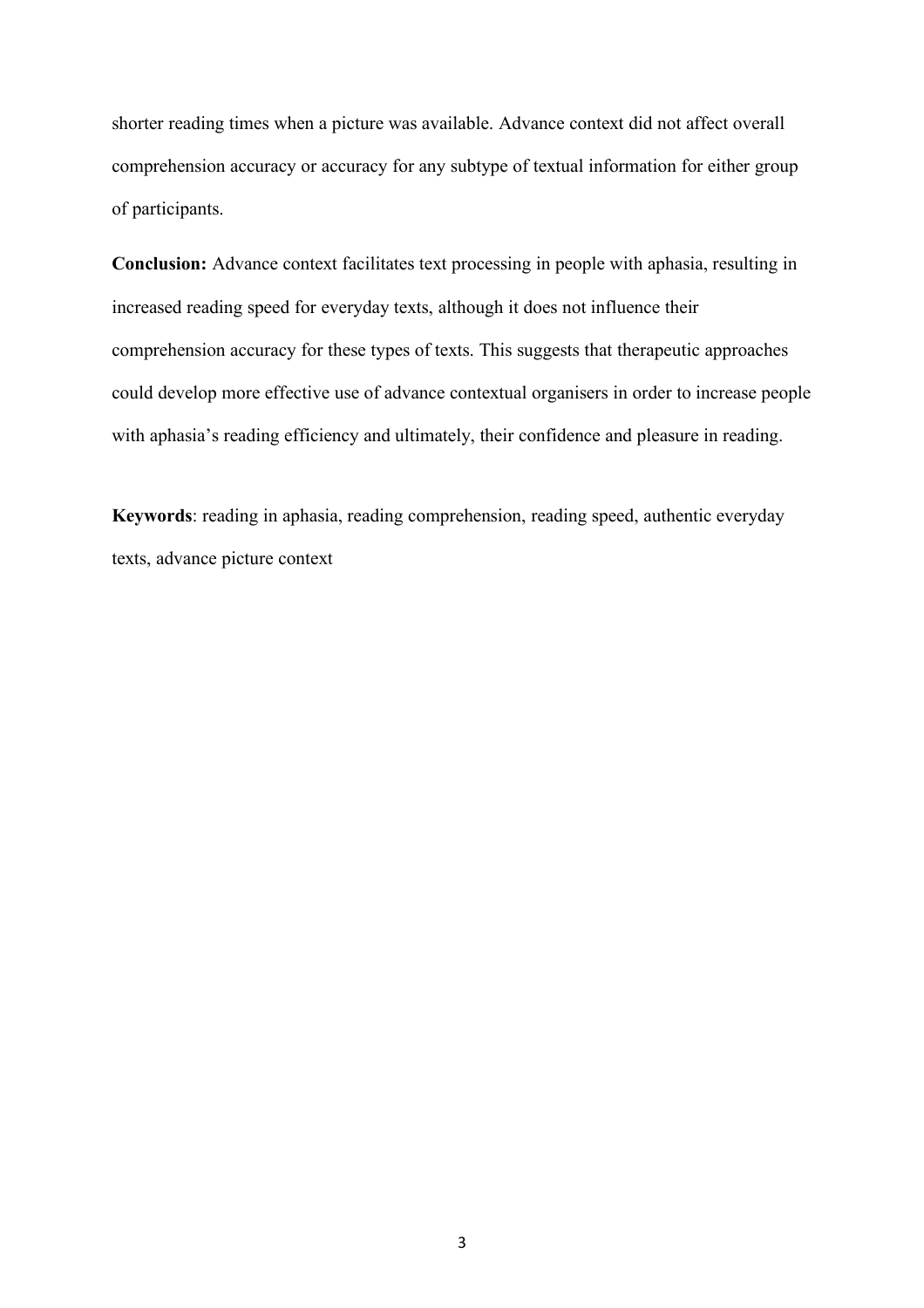Reading comprehension plays a vital role in many everyday activities, from understanding signs or menus to more complex written materials such as daily news articles in print or online. Reading ability is also essential for employment and life-long learning, and for many people, reading is more than just a required activity for work or study and is an entertaining, joyful hobby. The pleasure and ease of reading, however, is often disrupted for many people who acquire language disorders (i.e., aphasia) following brain damage. People with aphasia report they read less and reading becomes more effortful, less efficient and less pleasurable (Kjellén, Laakso, & Henriksson, 2017; Knollman-Porter, Wallace, Hux, Brown, & Long, 2015; Webster, Samouelle, & Morris, 2018). Given the importance of reading, text level reading impairments can result in reduced participation in daily activities, potentially affecting quality of life for many individuals with aphasia (Parr, 1995; Webster, Morris, Howard, & Garraffa, 2018). In addition, reading impairments can prevent some people with aphasia from engaging with professional and/or academic activities (Knollman-Porter et al., 2015).

Despite the potential impact of text reading difficulties, there is still little understanding of the nature of the text reading deficit seen in people with aphasia and about optimal interventions to improve their text reading ability (Webster et al., 2013; Webster, Morris, et al., 2018). As the ultimate rehabilitation goal is to help people with aphasia engage with everyday activities of their choice, improving their ability to read, even of simple everyday texts, will be crucial for many. Recent reviews (Purdy et al., 2018; Watter, Copley, & Finch, 2016) of text-level reading comprehension treatment for people with acquired brain injuries, including aphasia, have reported a trend toward strategy-based approaches which generally result in positive outcomes. The trained strategies focus on factors known to influence text comprehension in typical readers (i.e., readers without brain damage who have a reading skill level typical for adults), including context. Context refers to what readers know prior to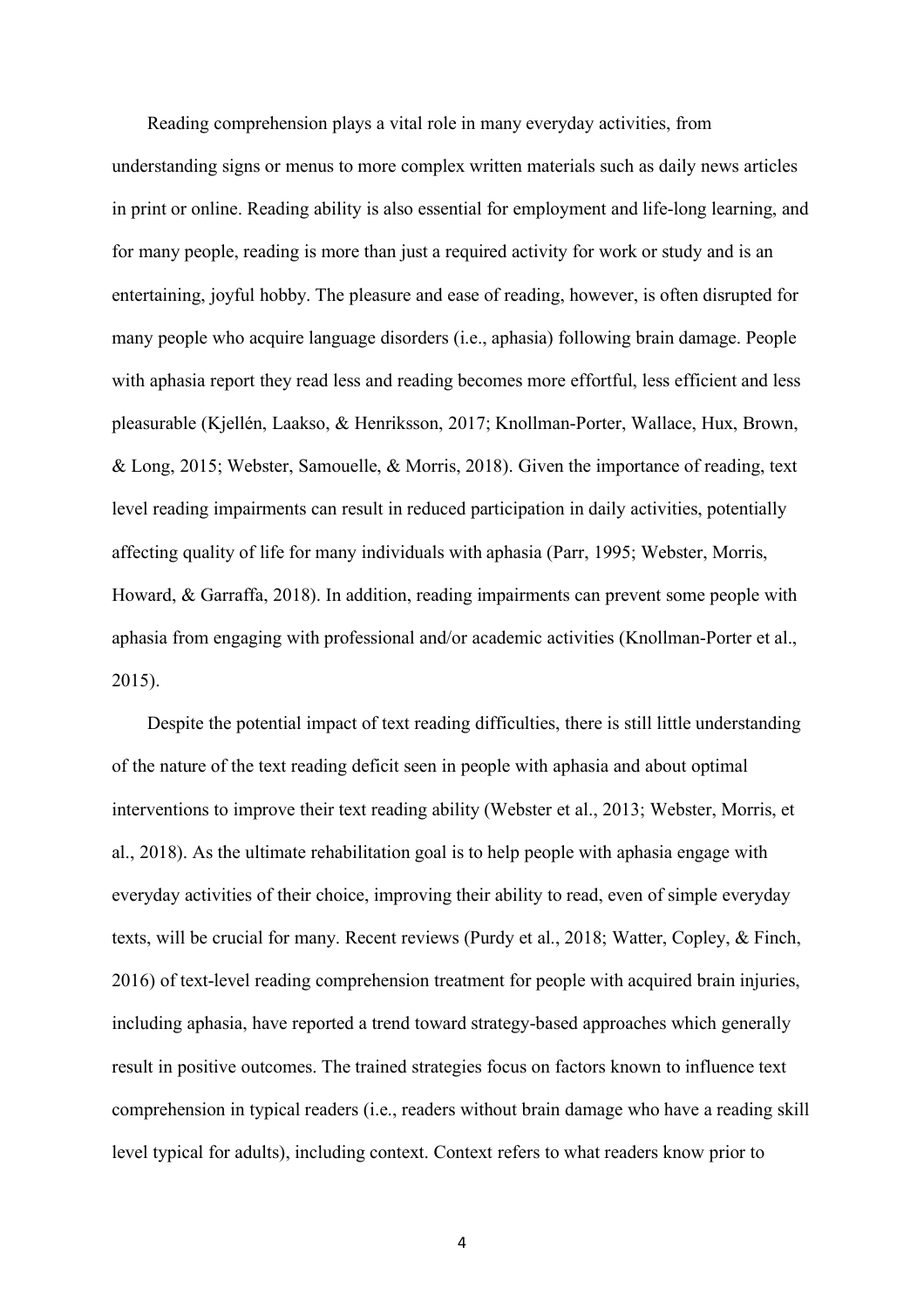reading a text (i.e., background knowledge), extra-linguistic information (e.g., pictures), and/or information in the earlier parts of the text. It has been shown to play a key role in text comprehension in typical readers (Bransford & Johnson, 1972; Kintsch, 1988). However, little is known about the role of context in reading comprehension at the text level in aphasia. The next sections review and discuss the previous research on the effects of context on text reading in typical readers and readers with aphasia.

#### **Text comprehension and contextual influences in typical readers**

Text comprehension is the process of constructing meaning from the written input and involves both linguistic (e.g., lexical and syntactic processing) and wider cognitive (e.g., working memory, attention) resources. According to Kintsch's construction-integration theory (1988), text comprehension involves two main levels of representation, the propositional text base and the situation model, that are the outcome of the construction and integration stages of processing, respectively. The text base is derived directly from the linguistic input and is described as an associative network of propositions (Kintsch, 1988). Propositions are defined as "ideas that can be expressed in words, not the words themselves" (McNamara, Miller, & Bransford, 1991, p. 342), and they have "a truth value—that is, a proposition can be either true or false" (Harley, 2008, p. 379). A proposition usually consists of "a predicate and one or more arguments" (van Dijk & Kintsch, 1983), for example, w*ash*  (predicate) *clothes* (argument). Propositions are organised in a hierarchical structure from the most important or salient to the least important (Kintsch, Kozminsky, Streby, McKoon, & Keenan, 1975; McKoon, 1977). In addition, readers have to generate inferences to link propositions and to link between propositions and their prior knowledge (Kintsch  $\&$  van Dijk, 1978; Perrig & Kintsch, 1985). In the construction stage, readers may make lower-level inferences such as pronoun identification (e.g., associating the pronoun "she" with a previously mentioned waitress in *"The waitress didn't see us. She was serving another*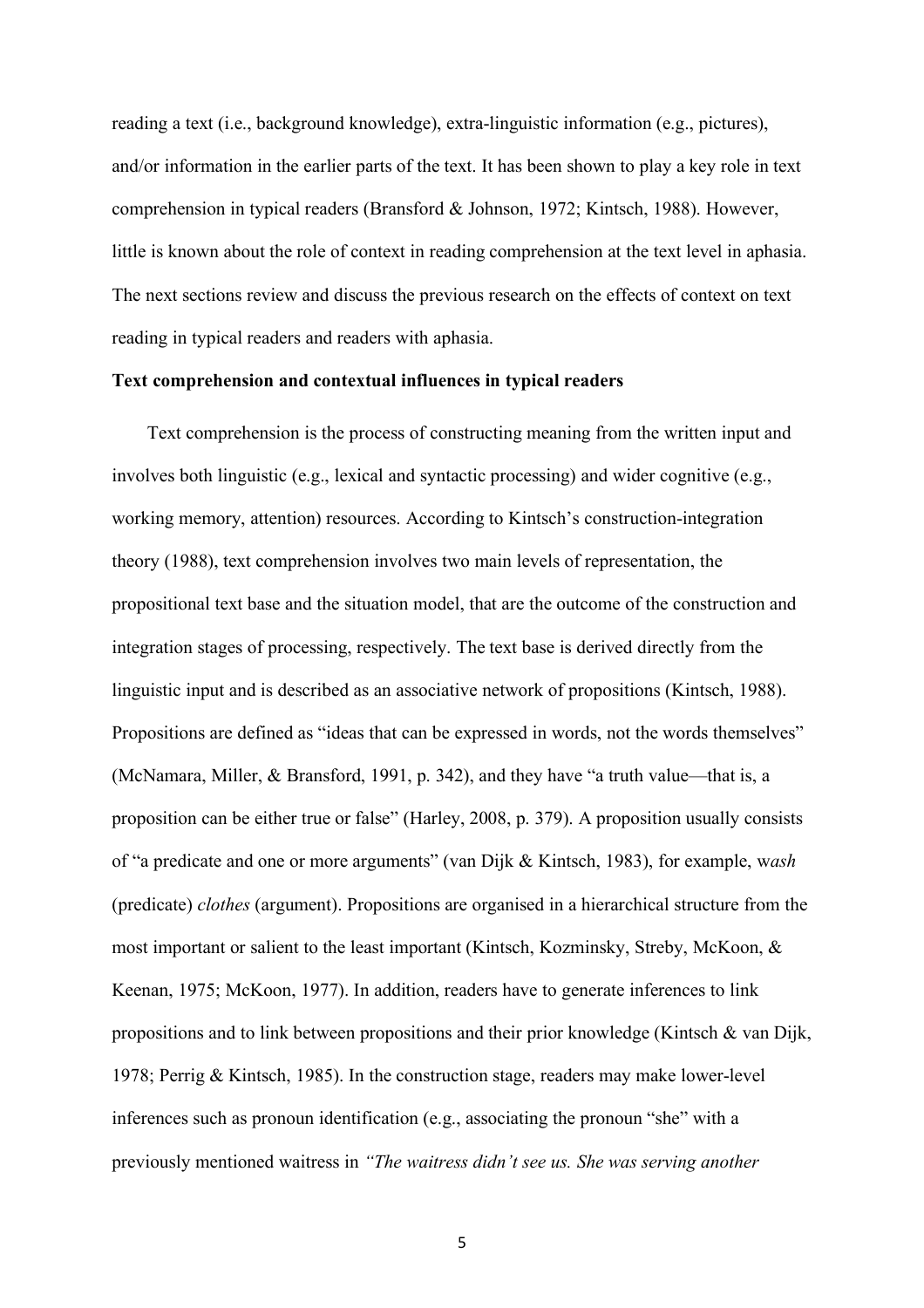*table*"), simple bridging assumptions (e.g., realising that the door is the car door in "*Tom parked the car. He locked the door"*), or simple bridging inferences using real-world knowledge (e.g., inferring that it must have snowed during the night in "*She got up in the morning and saw the backyard covered in snow*").

The propositional text base is then integrated with relevant aspects of the readers' previously acquired knowledge to construct a situation model (Kintsch, 1988). At this stage, readers have to resolve any incorrect inferences they have made during the construction phase and make higher-level inferences to ensure the global coherence of the text. That is, they have to go back and link later parts of the text to earlier parts and link what is in the text with their prior knowledge. The situation model therefore represents both the literal and inferential meaning of the text that is systematically incorporated in the readers' existing knowledge (Kintsch & Rawson, 2005; Thorndyke, 1968).

As discussed above, propositions are a key concept in text comprehension and can be distinguished by their salience (i.e., how important or salient they are in the content structure; whether they are main ideas or details). Typical readers are found to show better comprehension and recall of main ideas than details (e.g., Bransford & Franks, 1971; Franks & Bransford, 1972; Kintsch et al., 1975; McKoon, 1977; Walker & Meyer, 1980). In addition, information can be explicitly stated in a text or has to be inferred by the reader (i.e., differs in its explicitness). Typical readers are found to have better performance for stated than inferred information (e.g., Graesser et al., 1994; McKoon & Keenan, 1981; Walker & Meyer, 1980). Previous research also found that a high level of prior background knowledge related to the text content resulted in higher accuracy for peripheral ideas in the text (e.g., Johnston, 1984; Pearson, Hansen, & Gordon, 1979). Likewise, there was a greater facilitation from prior knowledge for implied than for stated ideas (e.g., Johnston, 1984; Pearson et al., 1979). In Kintsch's construction-integration theory, the process of text comprehension is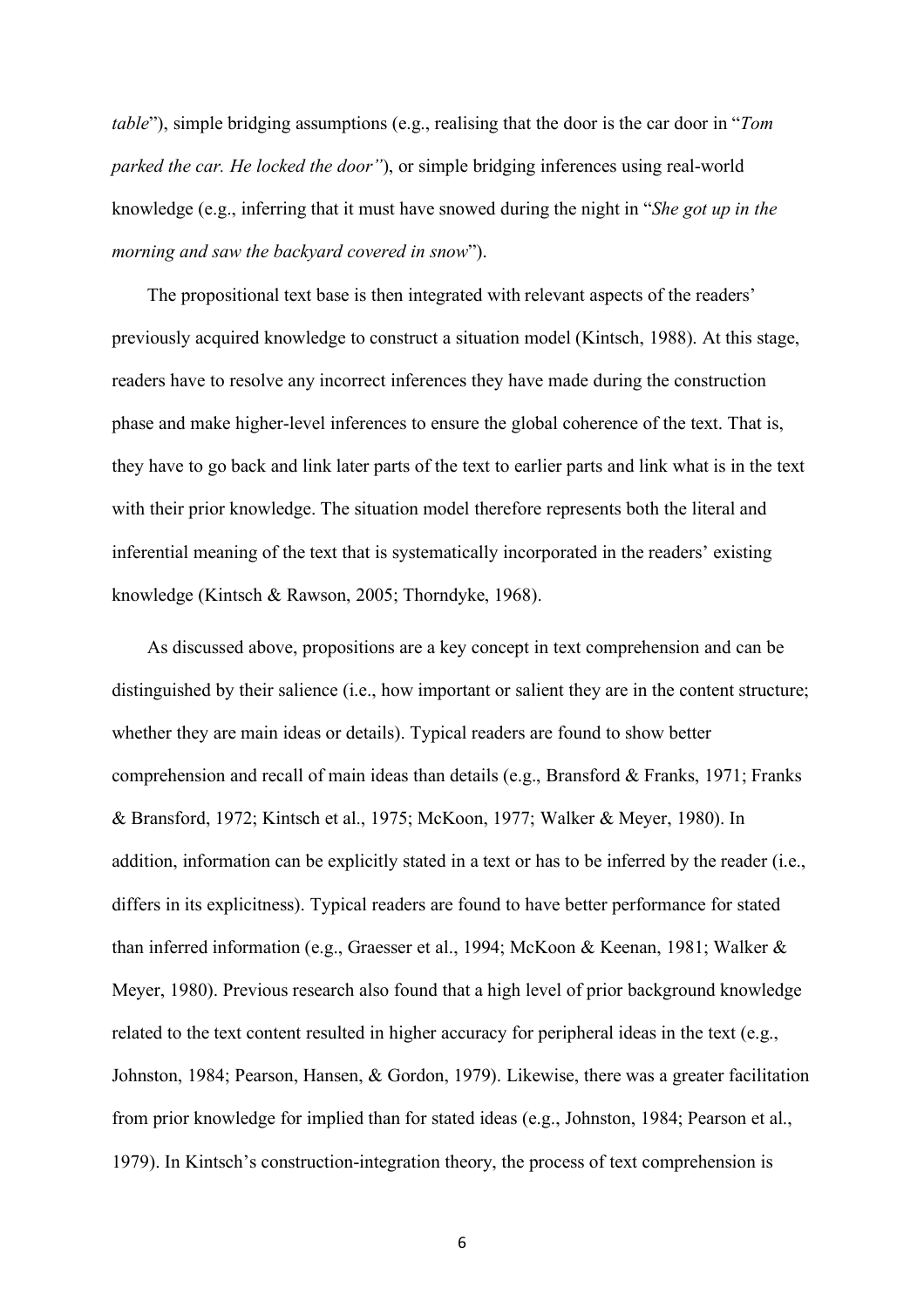completed within a context provided by the readers' prior knowledge, the information in the text itself, and/or extra-linguistic information (e.g., pictures, drawings) preceding or accompanying texts. The propositions that are included in the situational representation are the ones that are most relevant to this context.

The present study focused on the influence of pictorial context on reading comprehension accuracy and speed. Bransford and Johnson (1972) found that, when a picture or a title was provided prior to reading, participants significantly improved their self-rated comprehension and recall of textual information for an ambiguous passage (i.e., a passage about washing clothes, grammatically written but difficult to understand without a preceding context), as compared to when a picture or a title was not provided or provided after reading. The results were replicated in studies using learning materials and carried out with either developing readers/young school children (Dexter & Hughes, 2011; Meng & Patty, 1991; Yuill & Joscelyne, 1988) or more proficient readers/college students (Ausubel, 1960; Corkill, 1992; Glenberg & Langston, 1992; Wilhite, 1989). Ausubel (1960) advocates the use of advance organisers (e.g., preceding drawings, maps, headlines, and short introductory paragraphs) in teaching reading, and suggests that prior contextual information facilitates the integration of new knowledge from the text with readers' previously acquired knowledge. As readers encounter advance organisers, related prior knowledge stored in long-term memory is activated, which in turn, disambiguates high ambiguity texts and creates a context for readers to encode and comprehend the written materials.

Contextual information not only improves comprehension and recall but also facilitates processing efficiency (Smith & Swinney, 1992; Wiley & Rayner, 2000). Smith and Swinney (1992) examined whether context provided by a title had an effect on reading speed. Participants read eight sets of stories either with or without a title. The results showed that, in the title condition, participants produced significantly more textual ideas in free recall tasks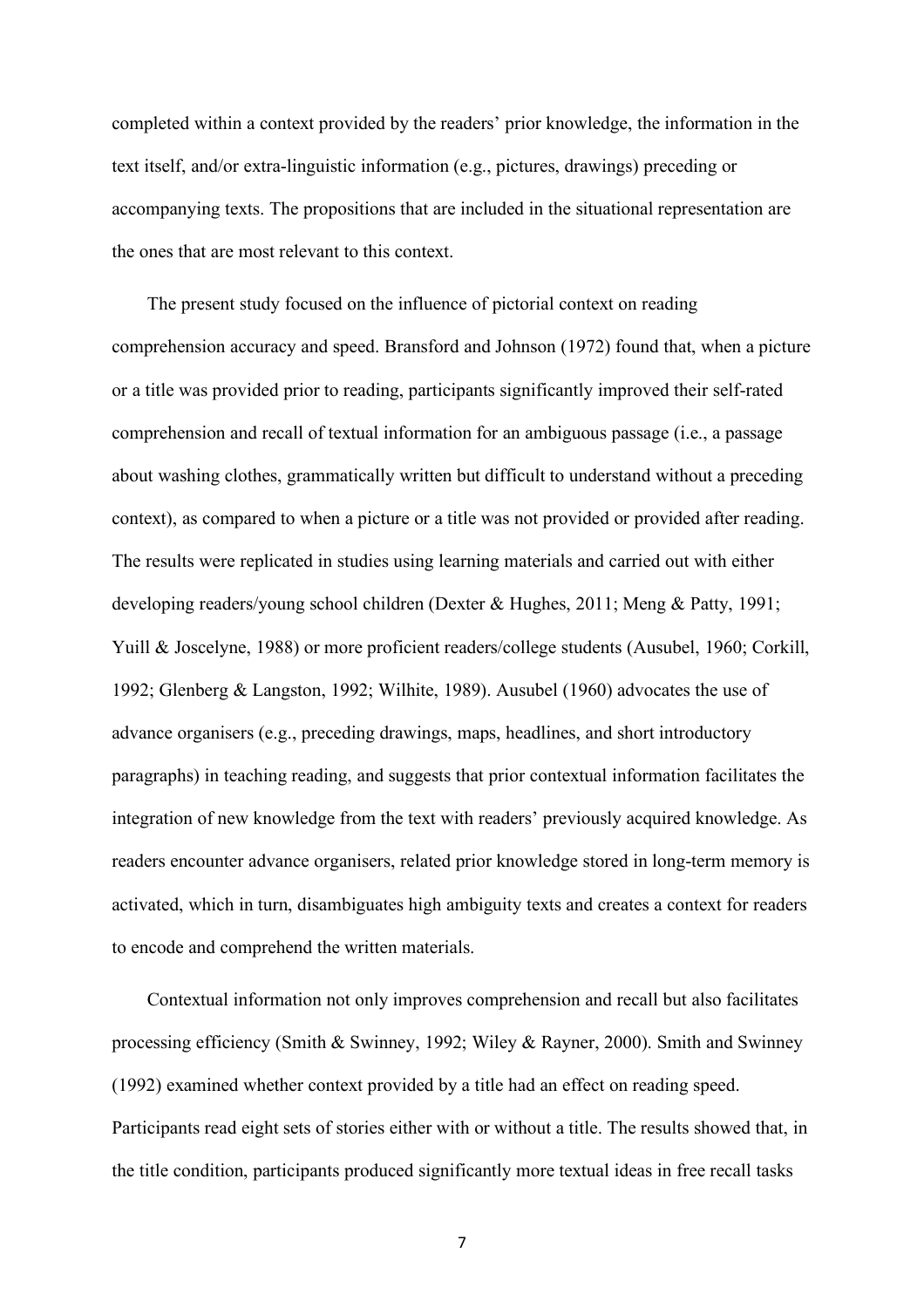and showed shorter sentence reading times as compared to the no-title condition. This suggests that a readily available context enables readers to quickly establish a semantic relationship between propositions in the text, resulting in a more interrelated mental representation and thereby speeding reading.

#### **Text comprehension and contextual supports in readers with aphasia**

Reading ability of people with aphasia may be impaired in terms of speed and comprehension accuracy. People with aphasia report that reading becomes time-consuming following the onset of aphasia and that, consequently, they reduce their reading (Kjellén et al., 2017; Knollman-Porter et al., 2015). Compared to typical readers, people with aphasia have significantly longer reading times (e.g., Webb & Love, 1983; Webster, Morris, et al., 2018), and despite not showing comprehension problems, some do still read at a slower speed (Meteyard, Bruce, Edmundson, & Oakhill, 2015; Webb & Love, 1983; Webster, Morris, et al., 2018). In addition to reduced speed, people with aphasia also achieve lower comprehension accuracy (e.g., Nicholas & Brookshire, 1987; Webb & Love, 1983; Webster, Morris, et al., 2018). Like typical readers, people with aphasia show greater difficulty in understanding and remembering information that is less important in the text (Meteyard et al., 2015; Webster, Morris, et al., 2018). They also have substantial difficulty in making inferences to maintain text coherence and show poorer performance on questions about inferred ideas than on questions about stated ideas (Meteyard et al., 2015; Nicholas & Brookshire, 1987; Webster, Morris, et al., 2018).

Given their linguistic and potential wider cognitive processing deficits, one would predict people with aphasia to show worse comprehension at the text level than at the single word and sentence level. However, several studies have reported that people with aphasia have better text comprehension than sentence comprehension in both the spoken (Brookshire & Nicholas, 1984; Waller & Darley, 1978) and written (Caplan & Evans, 1990; Meteyard et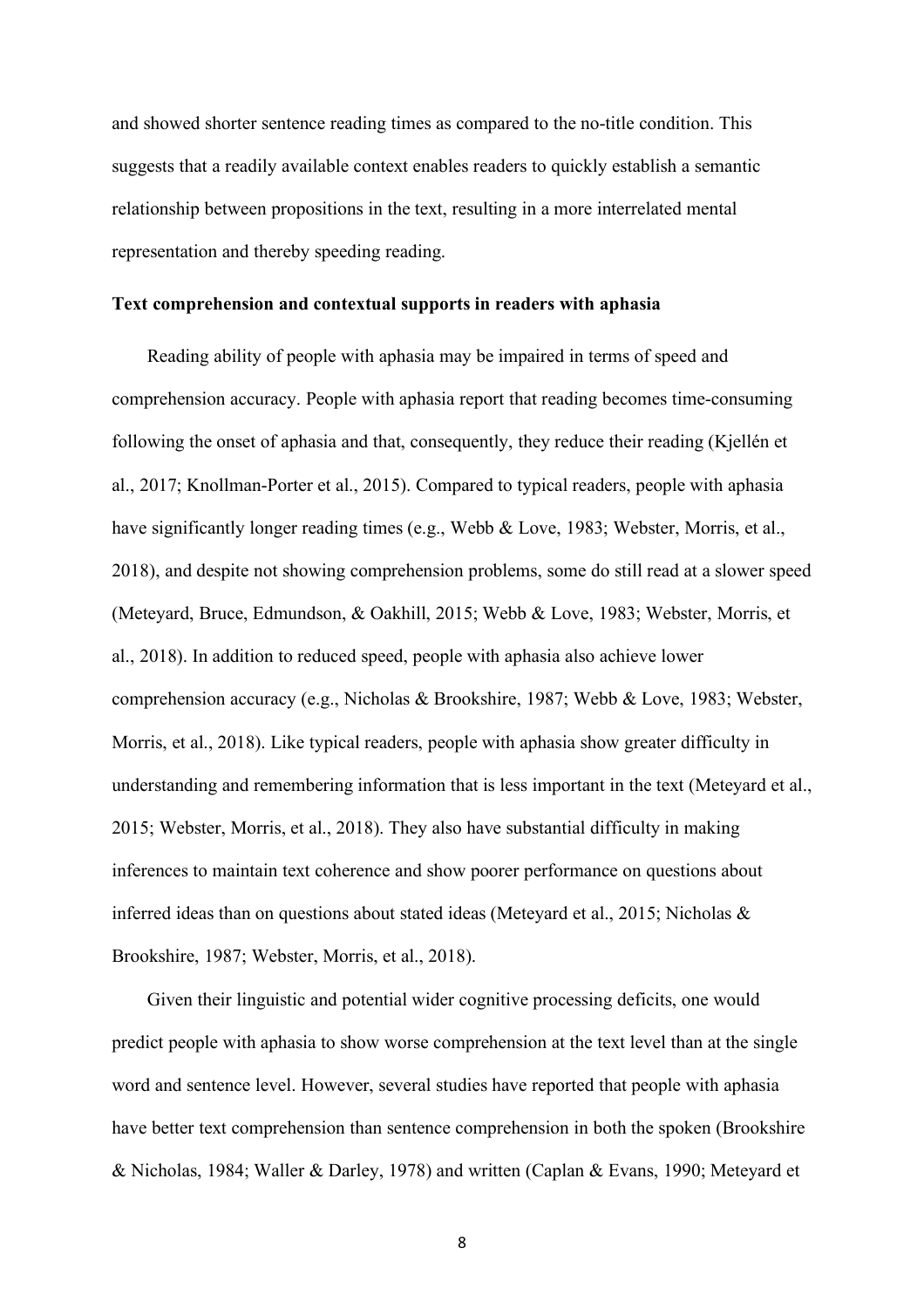al., 2015; Stachowiak, Huber, Poeck, & Kerschensteiner, 1977) modalities. It has therefore been proposed that, as sentences presented in isolation provide limited context, readers/listeners have to rely primarily on grammatical/syntactic knowledge to comprehend them (Brookshire & Nicholas, 1984; Stachowiak et al., 1977). On the other hand, the repetition and redundancy of information and supporting context available within discourse can facilitate people with aphasia's comprehension (Brookshire & Nicholas, 1984; Caplan & Evans, 1990; Stachowiak et al., 1977; Webster, Morris, et al., 2018). Indeed, many individuals with aphasia do indicate a preference for written materials that are topic familiar (Knollman-Porter et al., 2015) and include pictures (Knollman-Porter et al., 2015; Rose, Worrall, Hickson, & Hoffmann, 2012).

Aphasia-friendly materials use simplified vocabulary and syntax, large print, and increased white space and often include pictorial information (e.g., line drawings, black-andwhite or colour photographs) to support people with aphasia's understanding. Studies of the effectiveness of aphasia-friendly written materials (Brennan, Worrall, & McKenna, 2005; Rose, Worrall, Hickson, & Hoffmann, 2011; Wilson & Read, 2016) have examined the role of pictures in these materials. These studies required participants to read paragraphs adapted from published reading sources and select the best word from four possible options, each illustrated by a picture, to complete the final sentence of each paragraph. None of these studies found that the inclusion of pictures improved comprehension accuracy (Brennan et al., 2005; Rose et al., 2011; Wilson & Read, 2016) or increased response speed (Rose et al., 2011).

In the aforementioned studies, pictures were used to illustrate a lexical item. Using pictures in this way could potentially benefit understanding of specific words, but it may not be the appropriate method to determine whether the presence of pictures can influence the comprehension of the whole text. Moreover, pictures were presented with texts rather than as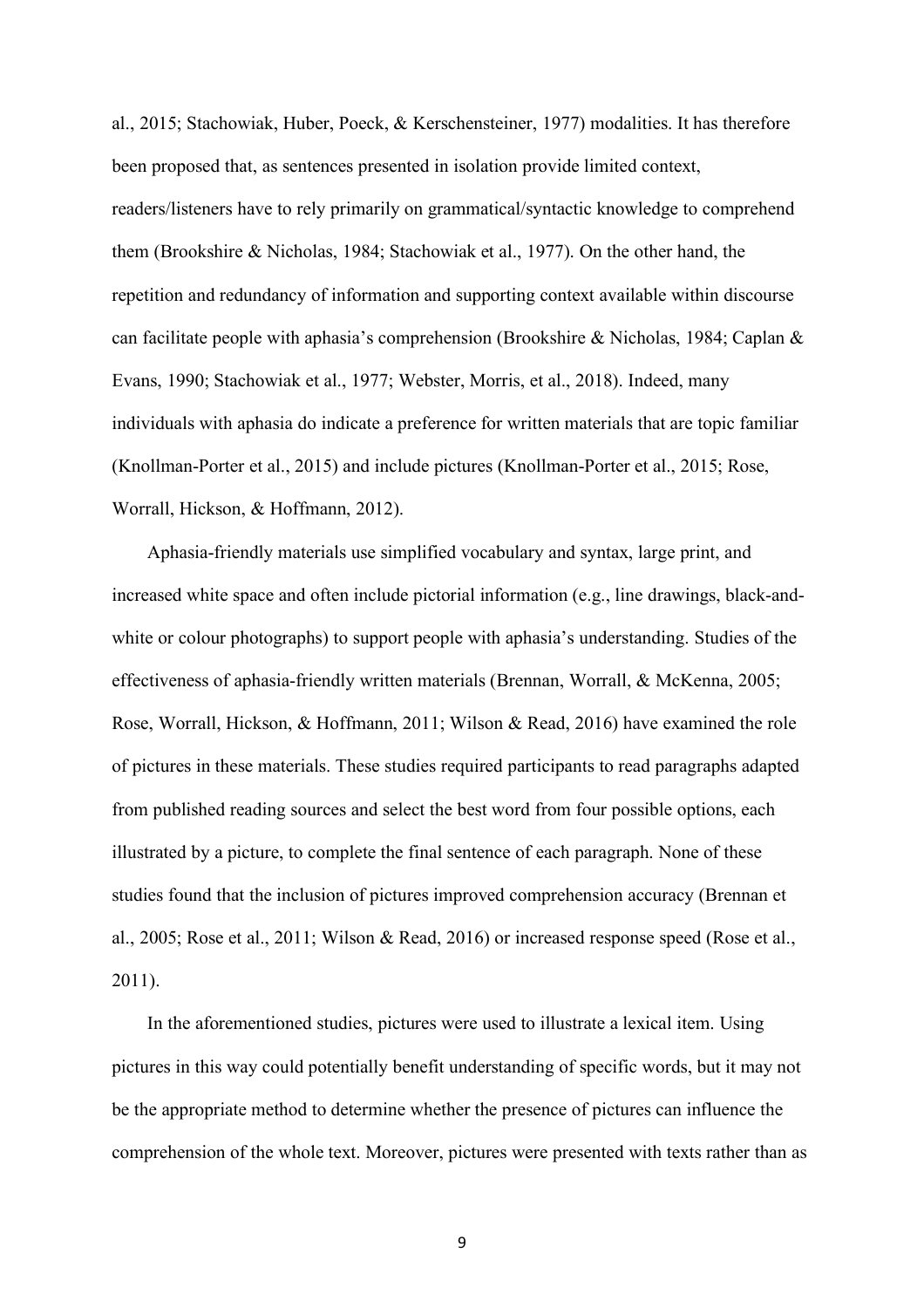advance contextual organisers. Studies with typical readers have suggested that, to be helpful, contextual organisers should be presented to the learners/readers in advance (Ausubel, 1960; Meng & Patty, 1991). The simultaneous presentation of picture and text might distract and cause readers to divert processing to the picture rather than dedicate their whole attention to processing and comprehending texts. Indeed, it could also require extra processing capacity for some people with aphasia to integrate both pictorial and textual information to form a coherent mental representation. Given that cognitive deficits, including working memory (Caspari, Parkinson, LaPointe, & Katz, 1998; Murray, 2002; Tompkins, Bloise, Timko, & Baumgaertner, 1994) and attention (Lee & Sohlberg, 2013; McNeil et al., 1993), are common in people with aphasia, extra processing could adversely impact their comprehension (Waller & Darley, 1978).

Dietz and colleagues (2009; 2014) also investigated the influence of pictorial information on people with aphasia's reading, but using pictures as contextual support for researcher-composed short narratives (rather than as lexical illustrations as in the studies with aphasia-friendly materials). The Dietz et al. studies still focused on comprehension measures (accuracy and/or response speed) only and did not consider whether contextual supports may impact reading speed of people with aphasia. However, unlike the studies discussed above, they did use a more nuanced comprehension assessment targeting both factual and inferential text content. In the 2009 study, seven people of varying aphasia severity and reading ability read narratives that were presented with either two low-context photographs (e.g., a portrait of a person on a plain background), two high-context photographs (e.g., a photograph of fans cheering as they watch a sporting event), or alone. Once participants indicated they had finished reading, both photographs and narrative were removed, and participants responded to nine multiple-choice questions. The results showed that people with aphasia had significantly higher comprehension accuracy in the high-context than in the low-context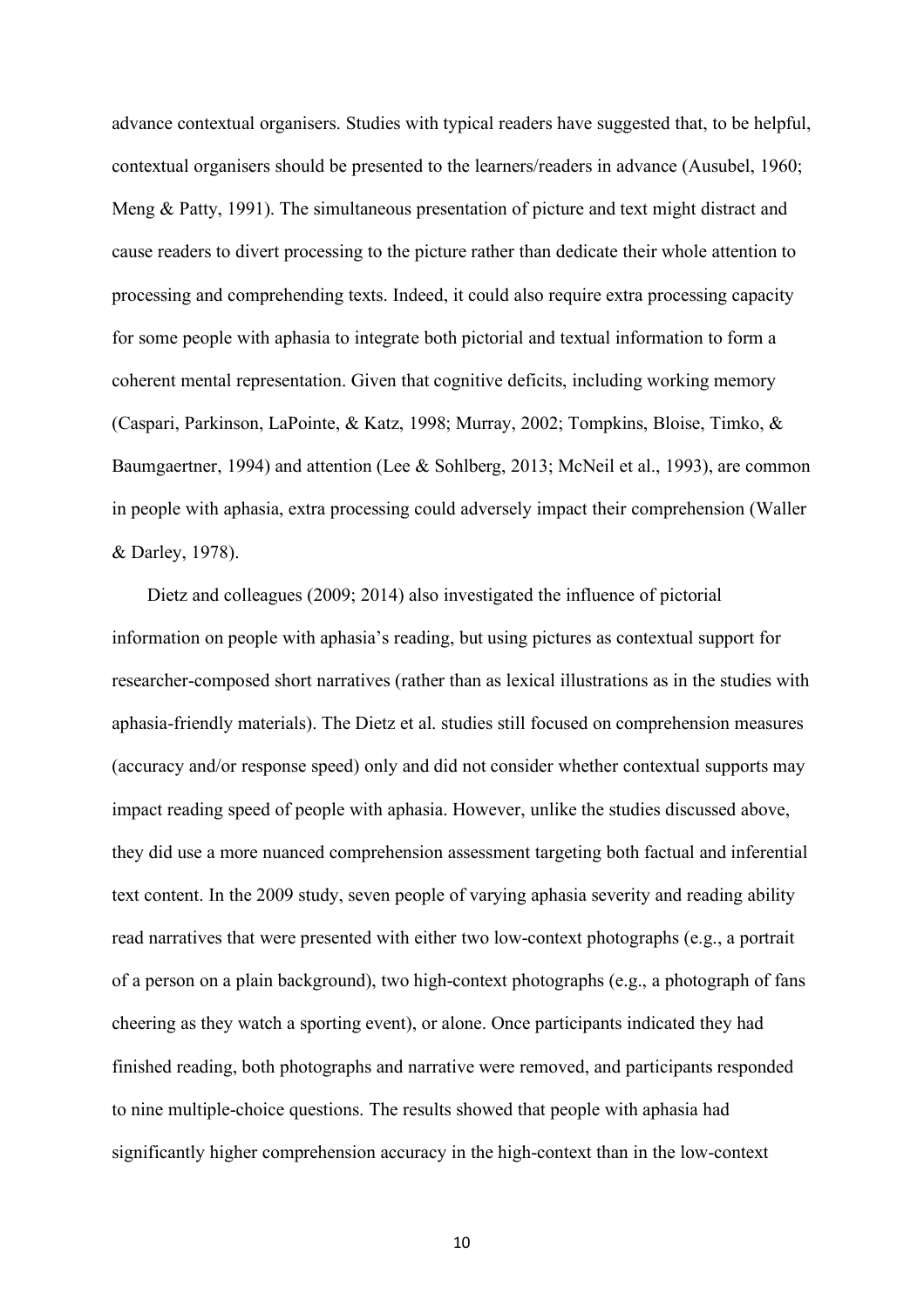photograph condition. However, while they indicated their preference for texts with photographs, they did not show any significant difference between either photograph condition and the no-context condition. In addition, participants showed significantly longer response times for comprehension questions in the high-context photograph than in the nophotograph condition.

Dietz et al. (2014) extended their investigation to two other types of contextual supports, titles and keywords, in addition to photographs. Seventeen participants with aphasia read four researcher-composed narratives that were presented with either a colour photograph, a short title, a list of keywords, or no support and followed by multiple-choice comprehension questions. The photograph or the title captured the meaning conveyed at the beginning of each story while keywords conveyed important concepts relating to the main story events. Unlike the earlier study which showed photographs during reading only, in this study contextual supports were presented both prior to reading and during reading, and both texts and contextual supports remained available for review during comprehension questions. The results of this study showed that, compared to the no-support condition, none of the contextual supports (including photographs) significantly improved people with aphasia's comprehension, although there was significantly higher accuracy in the photograph than in the keyword condition. In short, the results of both Dietz et al. studies (2009, 2014) found no support for their prediction that contextual supports including pictures would benefit people with aphasia's reading. However, once again, both studies presented pictures and texts together, and the finding of slower response speed in the high-context photographs condition suggested that the simultaneous presentation could have required more processing resources for people with aphasia. In addition, neither study reported whether contextual supports had an influence on people with aphasia's comprehension of factual or inferential ideas in the text. Given that people with aphasia show varying difficulty for different types of textual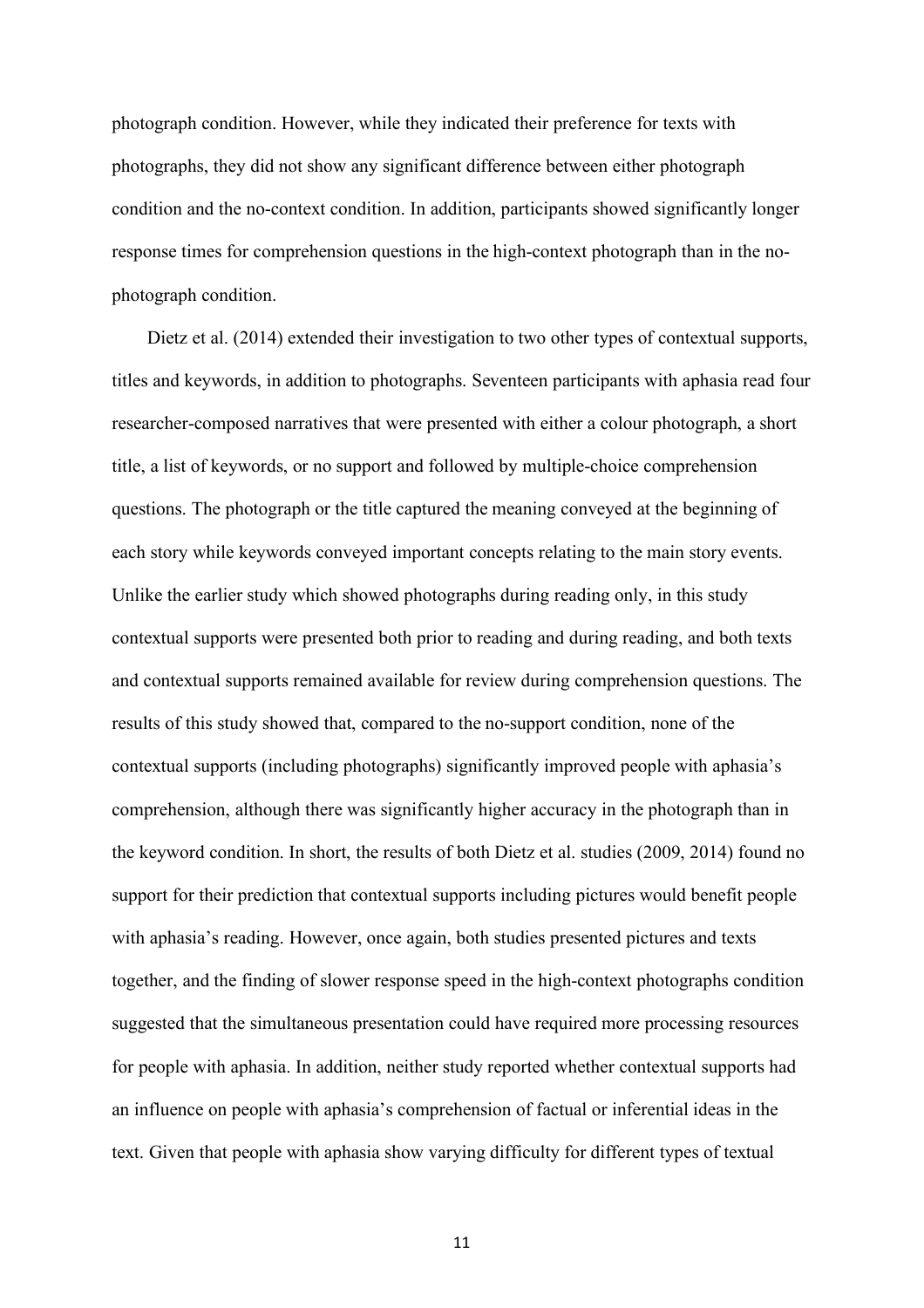information, it is possible that contextual supports may impact their understanding of a specific type of textual information while not having an effect on overall comprehension.

To summarise, none of the previous studies have shown that pictorial information presented alongside texts benefits people with aphasia's comprehension accuracy for texts that were either selected from standardised published sources or created by the researchers. However, there has been no investigation of whether provision of context in advance influences reading in aphasia nor whether context differentially impacts understanding of subtypes of type of textual information. Furthermore, prior research has not yet examined the effect of context on reading speed in aphasia even though slowed reading is a common complaint of many people after acquiring aphasia (Knollman-Porter et al., 2015; Meteyard et al., 2015).

This study therefore examined the influence of advance pictorial context on people with aphasia's (1) reading speed, (2) overall comprehension, and (3) comprehension of different types of textual information, for authentic everyday texts. Specifically, this study addressed the following research questions:

- 1. Does advance picture context influence people with aphasia's reading speed for everyday texts?
- 2. Does advance picture context influence people with aphasia's comprehension accuracy for everyday texts?
- 3. Does advance picture context show a larger effect on people with aphasia's comprehension accuracy of subtypes of textual ideas as classified by their salience and explicitness in everyday texts?

#### **METHOD**

Ethical approval for the present study was obtained from Newcastle University, United Kingdom.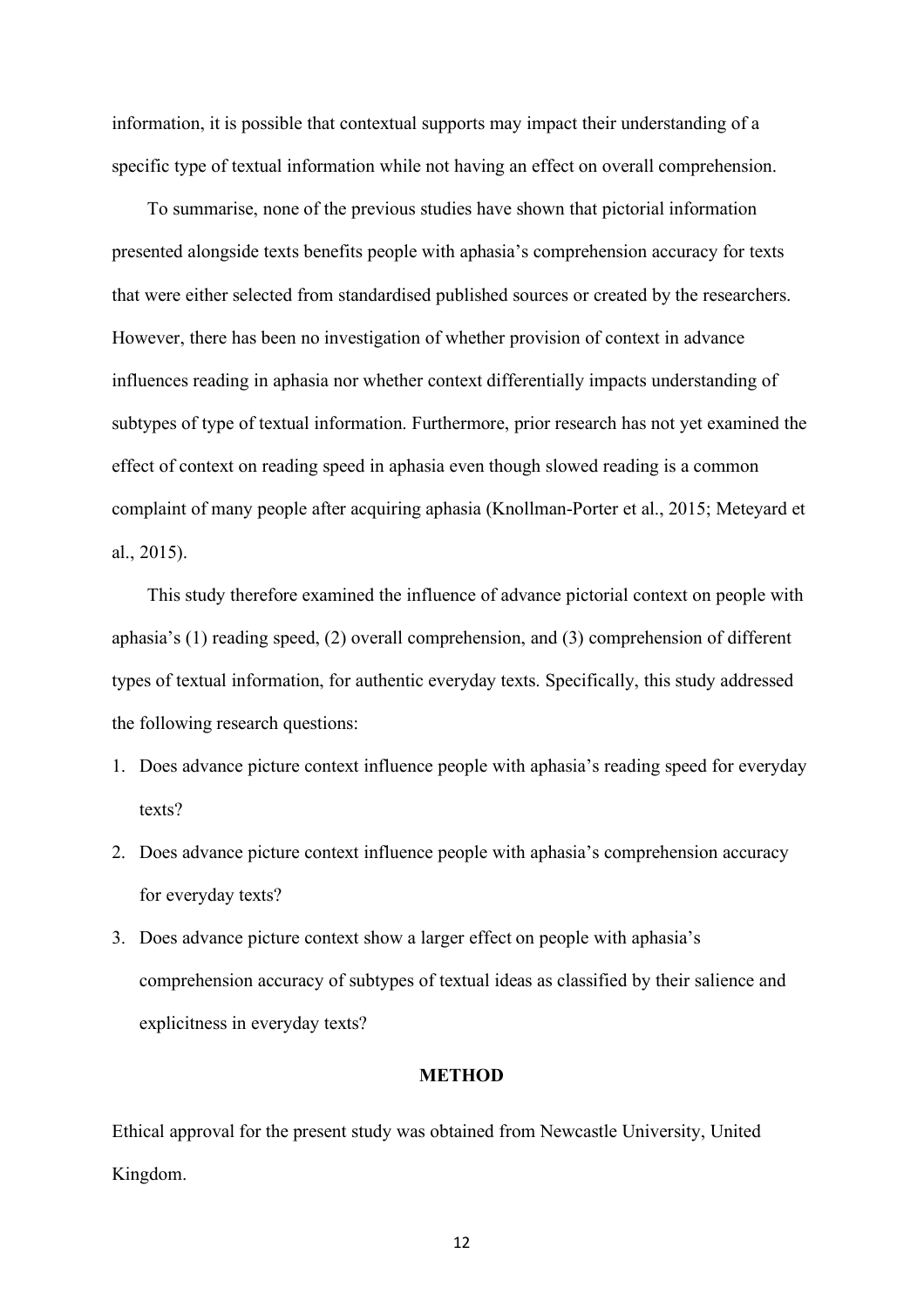#### **Participants**

Participants were 29 typical readers (11 men and 18 women aged 51-85 years; see Table 1) and 10 people with aphasia (8 men and 2 women aged 64-76 years; see Tables 1 and 2). All participants reported no history of developmental literacy difficulties (e.g., dyslexia, slow reading acquisition) and had normal or corrected-to-normal vision and hearing ability. Typical readers were University staff or members of a research volunteer pool at Newcastle University, while participants with aphasia were members of a local aphasia support group. Participants with aphasia's time post-stroke ranged from 7 to 36 months and they were diagnosed with aphasia by a speech and language therapist at the time of their participation in the study. Typical readers had years of education ranging from 10 to 17, with 53.3% of them having undertaken higher education to degree level (40% up to a bachelor's degree and 13.3% up to a master's degree). Participants with aphasia had a range of 11 to 20 years education, with 30% having undertaken higher education up to degree level (i.e., 20% up to a bachelor's degree and 10% up to a doctoral degree).

All participants completed a series of background cognitive tests to provide an overview of cognitive status (see Table 1) and participants with aphasia also completed some language assessments. The cognitive tests included: the Short Recognition Test for Faces (CRSMT-F) and Short Recognition Test for Words (CRSMT-W) from the Camden Memory Tests (Warrington, 1996), Auditory Attention Task from the Birmingham Cognitive Screen (BCoS; Humphreys, Riddoch, Samson, & Bickerton, 2012), and Modified Wisconsin Card Sorting Task (M-WCST; Schretlen, 2010). The language tests included the Semantic Memory, Spoken Picture Description, Comprehension of Spoken Words, Comprehension of Written words, Comprehension of Spoken Sentences, Comprehension of Written Sentences, and Reading-aloud, all from the Comprehensive Aphasia Test (CAT; Swinburn, Porter, & Howard, 2004).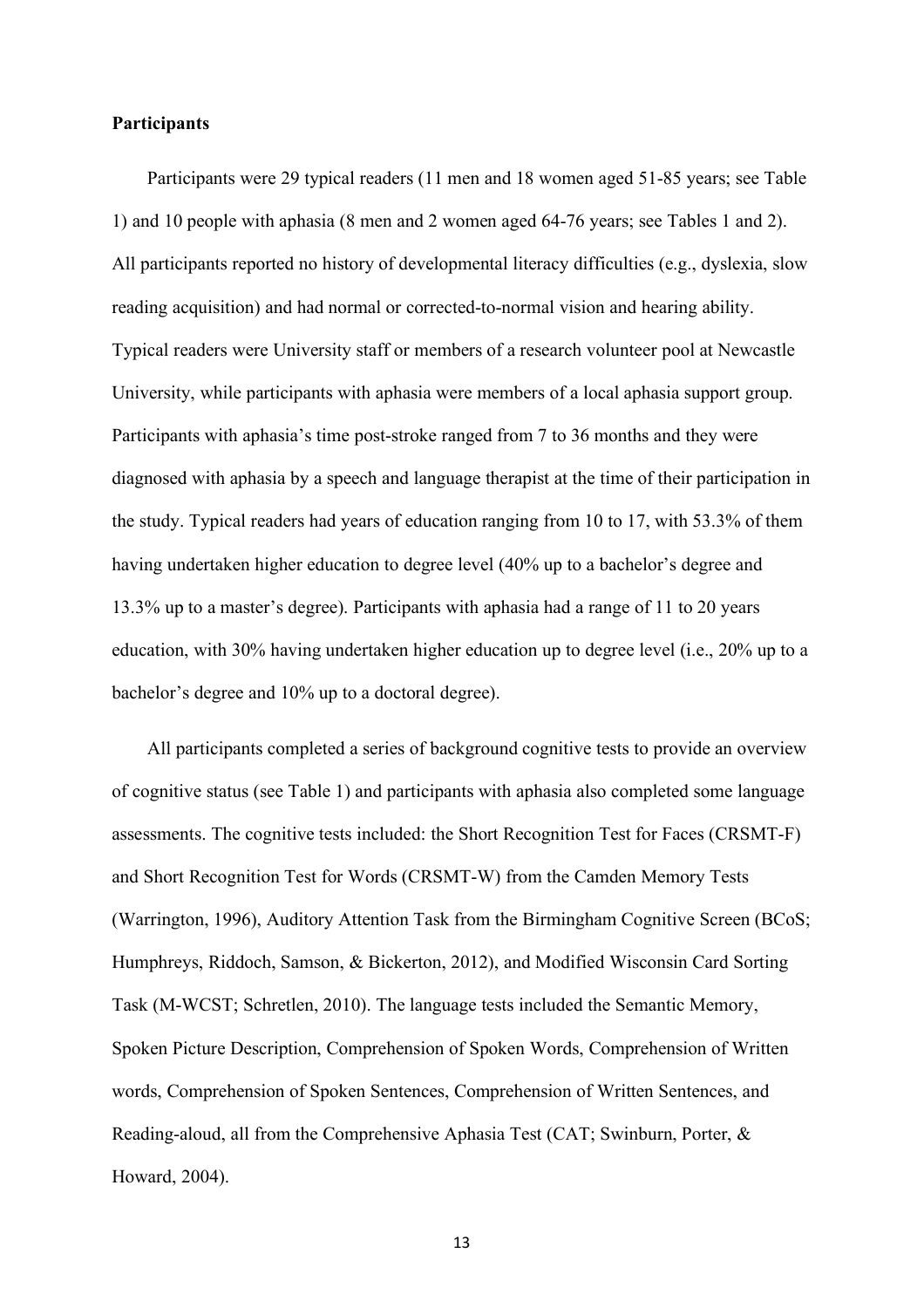|                                     |      |            | adult typical readers | readers with aphasia |              |  |
|-------------------------------------|------|------------|-----------------------|----------------------|--------------|--|
|                                     |      |            | $n=29$ (11m/18f)      | $n=10$ (8m/2f)       |              |  |
|                                     | max. | range      | mean(sd)              | range                | mean(sd)     |  |
| Age (years)                         | n/a  | 51-85      | 66.4(9.18)            | 64-76                | 71.2 (4.29)  |  |
| Length of education (years)         | n/a  | $10 - 17$  | 14.3(2.18)            | $11 - 20$            | 13.3(2.95)   |  |
| Time post-stroke (years)            | n/a  | n/a        | n/a                   | $0.5 - 3$            | 2.56(.94)    |  |
| M-WCST (standard score)             | n/a  | $62 - 130$ | 95.7 (18.66)          | 40-110               | 106(17.34)   |  |
| <b>BCoS Auditory Attention Task</b> | 54   | 47-54      | 53.6 $(1.33)$         | $41 - 54$            | 50(5.21)     |  |
| <b>CSRMT-F</b>                      | 25   | $17 - 25$  | 23.6(1.97)            | $19 - 25$            | 23.2(1.93)   |  |
| <b>CSRMT-W</b>                      | 25   | $23 - 25$  | 24.8 (.48)            | $15 - 24$            | 21.2(4.07)   |  |
| Comprehensive Aphasia Test*         |      |            |                       |                      |              |  |
| Spoken picture description          | n/a  |            |                       | $16 - 42.5$          | 27.7(10.02)  |  |
| Semantic memory                     | 10   |            |                       | $9 - 10$             | 9.9(.32)     |  |
| Comprehension of spoken words       | 30   |            |                       | 24-29                | 26.6(1.77)   |  |
| Comprehension of written words      | 30   |            |                       | $24 - 30$            | 28.9(1.91)   |  |
| Comprehension of spoken sentences   | 32   |            |                       | $15 - 30$            | 23.5(6.06)   |  |
| Comprehension of written sentences  | 32   |            |                       | $17 - 31$            | 23.1(4.36)   |  |
| Reading words                       | 48   |            |                       | 19-48                | 35.6 (10.95) |  |
| Reading complex words               | 6    |            |                       | $0-6$                | 3.5(2.5)     |  |
| Reading function words              | 6    |            |                       | $2 - 6$              | 5.3(1.33)    |  |
| Reading nonwords                    | 10   |            |                       | $0 - 10$             | 5.7(3.8)     |  |

TABLE 1. Summary of participant information.

*Note*. m: male; f: female; sd: standard deviation; CRSMT-F and CRSMT-W: Short Recognition Memory Test for Faces and for Words from the Camden Memory Tests; M-WCST: Modified Wisconsin Card Sorting Test; \*: Only participants with aphasia completed the assessments from the Comprehensive Aphasia Test; All reading assessments are reading aloud. n/a: not applicable; max.: the maximum score for an assessment.

To be included in the study, typical readers could not perform below the normal range on more than one cognitive assessment. Participants with aphasia were not excluded on the basis of their performance on cognitive assessments and showed a range of levels of performance (see Table 2). Most participants with aphasia did not show difficulty understanding spoken or written single words. More than half of them showed difficulty in sentence comprehension and oral reading and also had difficulty in producing connected speech. Although two participants with aphasia scored within the normal range on all CAT sub-tests, this most likely reflects ceiling effects on this task, and all had a current diagnosis of aphasia by a speech and language therapist.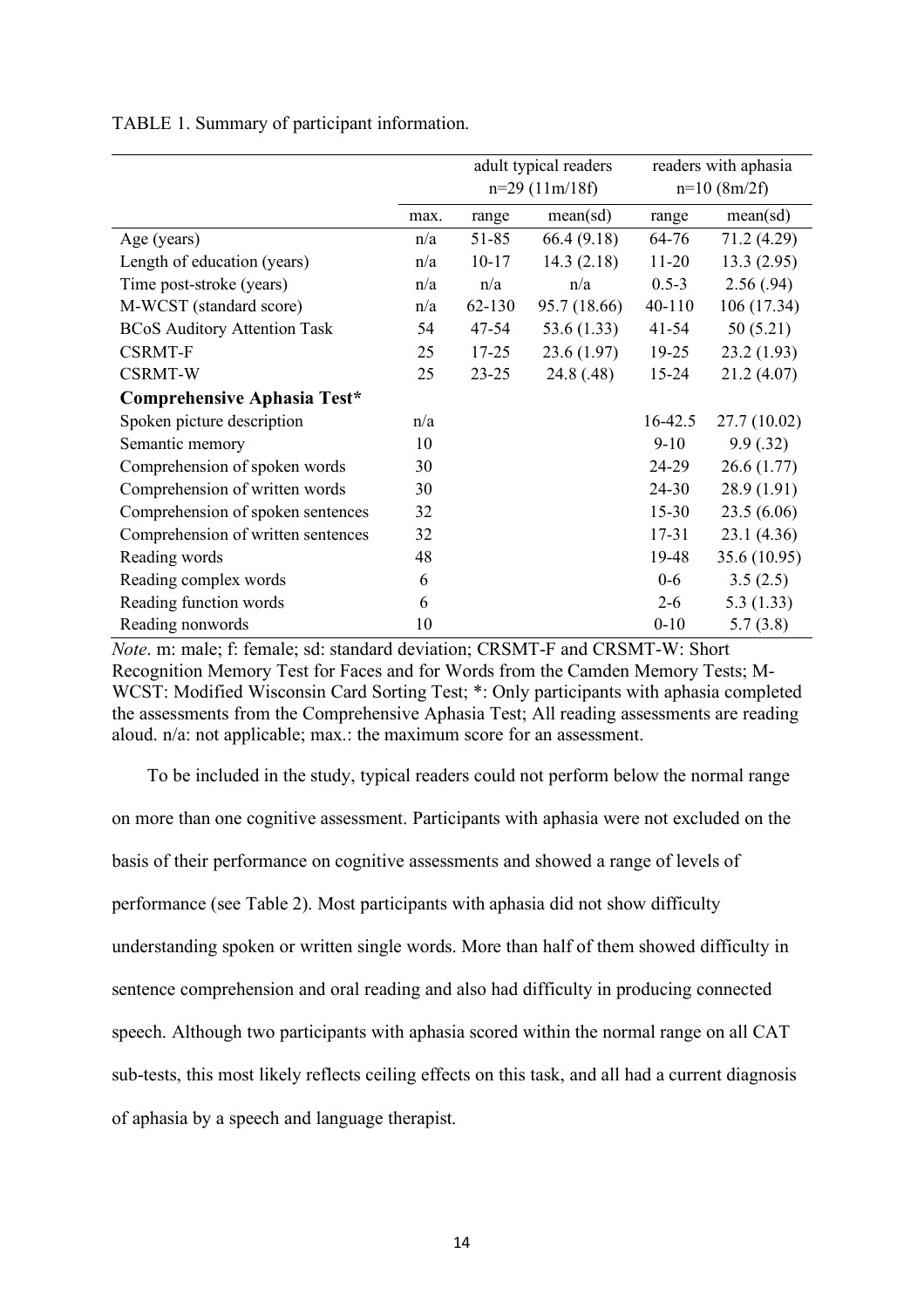| Participant ID                      | normal<br>range |    |          |      |              |                  |                |                       |                       |     | PA1 PA2 PA3 PA4 PA5 PA6 PA7 PA8 PA9 PA10 |
|-------------------------------------|-----------------|----|----------|------|--------------|------------------|----------------|-----------------------|-----------------------|-----|------------------------------------------|
| Gender                              | n/a             | f  | m        | m    | m            | f                | m              | m                     | m                     | m   | m                                        |
| Age (years)                         | n/a             | 69 | 67       | 74   | 76           | 74               | 75             | 69                    | 76                    | 68  | 64                                       |
| Years of education                  | n/a             | 11 | 12       | 13   | 13           | 16               | 11             | 11                    | 20                    | 15  | 11                                       |
| Time post-stroke (years)            | n/a             | 1  | 3        | 3    | .58          | 3                | 3              | 3                     | 3                     | 3   | 3                                        |
| M-WCST                              | n/a             | A  | A        | L.A  | $\mathbf{A}$ | S                | A              | S                     | n/p                   | n/p | L.A                                      |
| <b>BCoS Auditory Attention Task</b> | $50*$           | 53 | 54       | 53   | 54           | 53               | 49             | 41                    | n/p                   | n/p | 43                                       |
| <b>CSRMT</b> for Faces              | 19              | 24 | 24       | 23   | 25           | 25               | 23             | 25                    | 23                    | 19  | 21                                       |
| <b>CSRMT</b> for Words              | 19              | 25 | 25       | 22   | 24           | 25               | 23             | 21                    | 17                    | 15  | 15                                       |
| Spoken picture description          | 33-87           |    | 39.541.5 | 27.5 | 28           | 42.5             | 23             | 21                    | 16                    | 19  | 19                                       |
| Semantic memory                     | 10              | 10 | 10       | 10   | 10           | 10               | 10             | 10                    | 10                    | 9   | 10                                       |
| Comprehension of spoken words       | $25 - 30$       | 29 | 29       | 28   | 26           | 24               | 26             | 26                    | 27                    | 27  | 24                                       |
| Comprehension of written words      | 27-30           | 30 | 30       | 30   | 30           | 30               | 28             | 29                    | 30                    | 24  | 28                                       |
| Comprehension of spoken sentences   | $26 - 32$       | 30 | 30       | 31   | 23           | 15               | 22             | 19                    | 28                    | 22  | 15                                       |
| Comprehension of written sentences  | 24-32           | 25 | 31       | 29   | 20           | 25               | 22             | 21                    | 20                    | 17  | 21                                       |
| Reading words                       | 44-48           | 48 | 45       | 46   | 47           | 33               | 23             | 26                    | 28                    | 43  | 19                                       |
| Reading complex words               | $5 - 6$         | 6  | 5        | 6    | 6            | $\boldsymbol{l}$ | $\overline{2}$ | $\overline{2}$        | $\boldsymbol{\theta}$ | 6   | 1                                        |
| Reading function words              | 4-6             | 6  | 6        | 6    | 6            | 5                | 6              | 6                     | 4                     | 6   | $\overline{2}$                           |
| Reading nonwords                    | $6 - 10$        | 10 | 10       | 6    | 9            | 7                | $\mathfrak{Z}$ | $\boldsymbol{\theta}$ | 0                     | 8   | $\boldsymbol{4}$                         |

TABLE 2. Profile of individual participants with aphasia.

*Note.* Participant IDs appear in the ascending order of the number of tasks they performed outside normal range or did not perform. M-WCST: Modified Wisconsin Cart Sorting Test; CSRMT for Faces and CSRMT for Words: Short Memory Recognition Test for Faces/Words from the Camden Memory Tests; A: average; L.A: low average; S: Superior; n/a: not applicable; n/p: PA8 and PA9 declined to perform these tasks; \* For the BCOS Auditory Attention Task, the cut-off score of the age range 64-74 is 50; bold italics *digits* indicate scores outside normal range.

#### **Materials**

#### *Reading texts*

The study included 45 texts which were short online news articles, written for older children but appropriate for adults, from an online British news website (BBC Newsround, https://www.bbc.co.uk/newsround). The texts represented a wide range of topics in order to reduce the influence of participant interest and knowledge. As the original texts varied in length and word use and included some information that required specific knowledge for the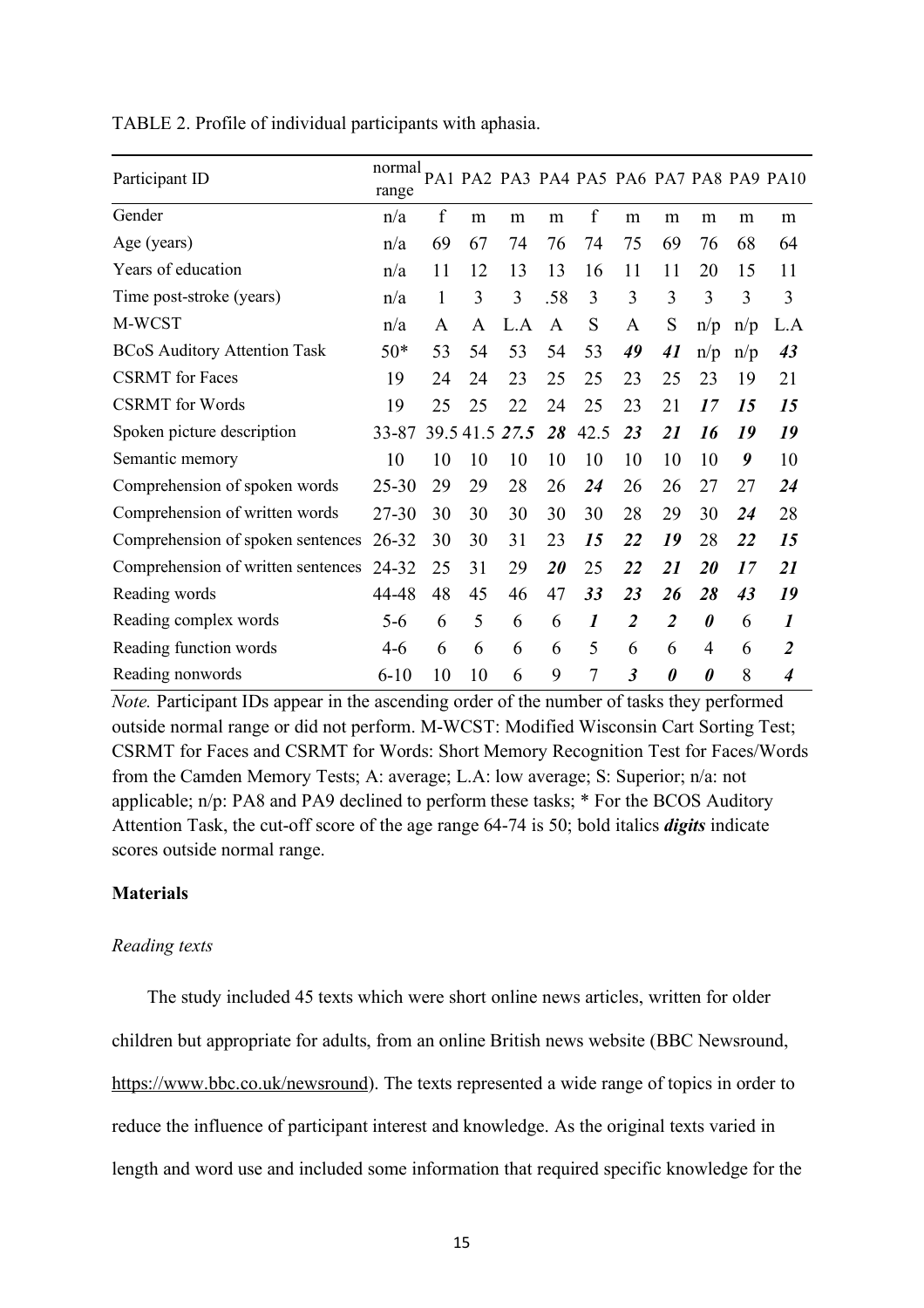reader to understand, they were minimally but systematically edited (e.g., removing slang and colloquial language, reducing direct speech sentences, replacing geographically specific information, replacing difficult or low-frequency proper nouns and foreign proper names, e.g., *Suryia* changed to *Suzi*).

The selected texts had various readability grades as measured by the Dale-Chall formula (Chall & Dale, 1995; Dale & Chall, 1948). The Dale-Chall formula takes into account both lexical and syntactic complexity by considering not only sentence length but also vocabulary size, noting the percentage of unfamiliar words (i.e., words that are not in the list of 3000 words known in reading by at least 80 percent of the children in Grade 5 in the American school system). The Dale-Chall scores of the selected texts were in the range 5.0-7.9. Accordingly, these texts should be easily understood by average readers from  $5<sup>th</sup> - 10<sup>th</sup>$  US school grades (aged 10 to 14 years).

The texts were divided into three sets of 15 texts each and matched for: number of words and sentences, Dale-Chall scores, Passage Dependency Index (see the section about comprehension questions), and rating of picture informativeness (see the section about pictures) (see Table 3).

| Matching criteria        | <b>SET A</b> | <b>SET B</b> | <b>SET C</b> | Set comparison - |      |
|--------------------------|--------------|--------------|--------------|------------------|------|
|                          |              |              |              | <b>ANOVA</b>     |      |
|                          | mean (sd)    | mean (sd)    | mean (sd)    | F(2, 42)         | p    |
| Number of words          | 132.25       | 132.59       | 132.15       | .6               | .551 |
|                          | (11.73)      | (11.74)      | (11.8)       |                  |      |
| Number of sentences      | 7.18(.98)    | 7.2(.98)     | 7.18(.98)    | .57              | .558 |
| Dale-Chall Score         | 6.93(.64)    | 6.83(.69)    | 6.92(.59)    | .04              | .961 |
| Passage Dependency Index | .56(.09)     | .56(.09)     | .57(.09)     | .01              | .987 |
| Picture informativeness  | 2.85(.78)    | 2.84(.77)    | 2.85(.76)    | .03              | .966 |

TABLE 3. Sets of texts.

*Note.* sd: standard deviation

#### *Comprehension questions*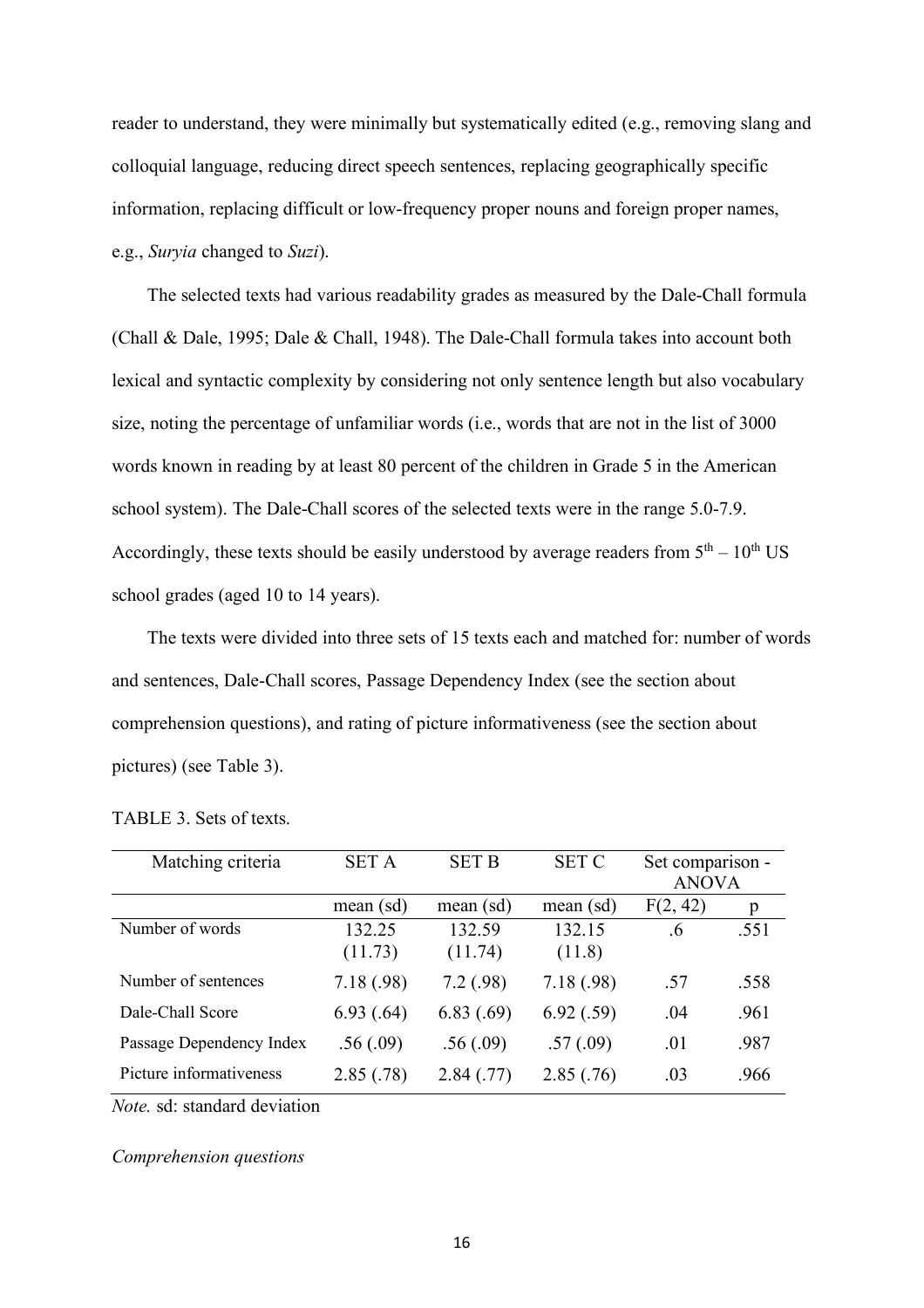For each text, four comprehension questions were developed to probe textual information differing in salience and explicitness, assessing the understanding of a stated main idea, a stated detail, an implied main idea, and an implied detail. The question used multiple-choice sentence completion format to avoid any confound from the spoken production difficulties that are prevalent in people with aphasia. The definitions of the four types of textual information (see Table 4) were closely based on the definitions in Brookshire and Nicholas (1993) and Webster and colleagues (2018). Like Webster and colleagues (2018), but in contrast to Brookshire and Nicholas (1993), stated information could appear in the questions in the same wording as in the text or could be paraphrased and lexical synonyms were considered stated information rather than inferred information.

Each question had four options, including one target answer and three distractors which were all plausible but incorrect. One distractor included information which was completely unrelated to the content of the text; other distractors consisted of a mix of information from the text and unrelated or inaccurate information. Both questions and answer choices avoided complex grammatical structures (e.g., embedded clauses and passive clauses) where possible, and answer choices for each question were of a similar length and grammatical structure.

As texts came from an authentic source, the generation of questions attempted to ensure that the target answer could only be answered by drawing primarily on information in the texts rather than relying on background knowledge. An online survey was used to consider the familiarity of the texts and the *Passage Dependency Index* of comprehension questions for each text. The Passage Dependency Index was calculated, using the formula (Tuinman, 1974): 1 – (mean proportion of the questions correctly answered without reading the text to which questions refer/mean proportion of the questions correctly answered with the reading text to which questions refer).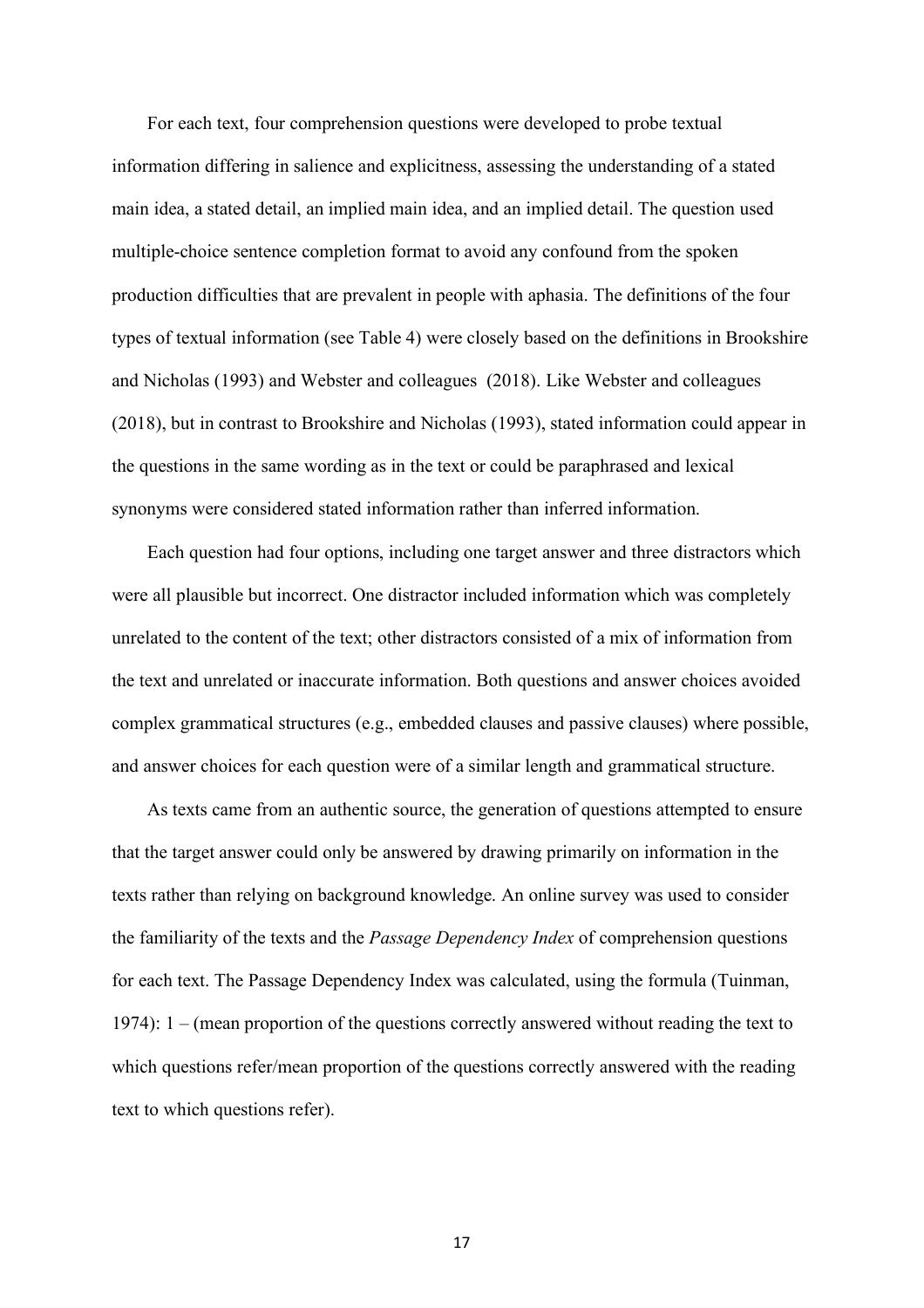| <b>Types of textual information</b> | <b>Definition</b>                                                                                                                          |
|-------------------------------------|--------------------------------------------------------------------------------------------------------------------------------------------|
| <b>Stated Main Ideas</b>            | Ideas that were directly stated and repeated and/or<br>elaborated in the text                                                              |
| Implied Main Ideas                  | Ideas that were repeated and/or elaborated, requiring<br>inferences across sentences or with world knowledge                               |
| <b>Stated Details</b>               | Ideas that were stated directly and not repeated or<br>elaborated in the text                                                              |
| <b>Implied Details</b>              | Ideas that were not stated directly and not repeated or<br>elaborated, requiring inferences within one sentence or<br>with world knowledge |

TABLE 4. Definition of types of textual information.

Forty-eight native English speakers (22 men and 26 women) first answered all comprehension questions without reading the related texts and then had to respond to the same questions after reading the texts. Finally, they were asked whether they had ever come across the text before (YES, MAYBE, or NO). Over 80% of participants reported to have never encountered the texts and the Passage Dependency Index of the texts ranged from .4 to .74. There appear to be no standard values for what is considered as acceptable passage dependency indices (Nicholas & Brookshire, 1987; Thomas & Jackson, 1997) but some researchers have suggested .45 or higher is adequate (Hanna, Schell, & Schreiner, 1977; Thomas & Jackson, 1997); 39 of our texts met this requirement. The 6 remaining texts had values above .4 but below .45 and were rated as highly unfamiliar, suggesting that people generally could not respond correctly to comprehension questions without reference to the texts.

#### *Pictures*

In the original source, all forty-five selected texts were accompanied by a picture (colour photograph). Five of the original pictures were judged by the researchers to be of low visual quality and replaced by new pictures selected from Google Images,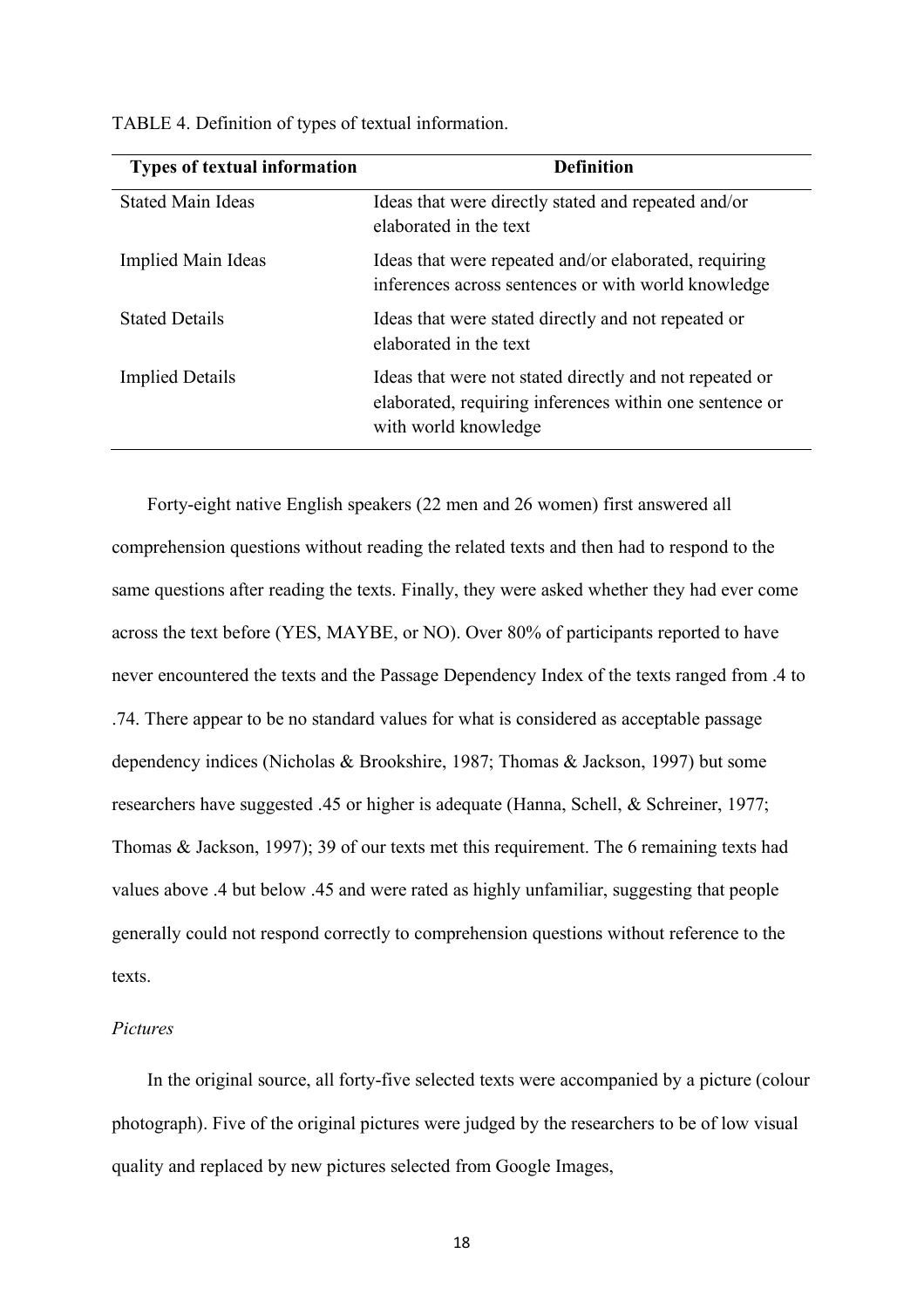https://images.google.com/. Via an online survey, the degree to which pictures were informative about their accompanying texts was rated on a seven-point Likert scale (0-not informative at all to 6-highly informative) by 23 native English speakers (6 men and 17 women). Twenty-two pictures had a mean rating less than 2.7, indicating that they provided a little information for understanding the text (e.g., a picture of a squirrel in isolation, accompanying a text about a project helping squirrels find food). The remaining 23 pictures had a mean rating from 3 to 4.46, indicating that they were moderately informative for understanding their accompanying texts. These pictures either presented a specific type of object or animal (e.g., a picture of a dog sniffing a bomb, accompanying a text about honouring an army dog) or depicted detail appearing in the text (e.g., rescuers helping a sheep stuck on a cliff). None of the pictures were rated as highly informative (i.e., rating mean above 5). The level of picture informativeness was counterbalanced across the three sets of the selected texts (see Table 3 above).

In addition to the 45 pictures related to the text context as described above, we also included 45 unrelated pictures as fillers. The unrelated pictures were colour photographs selected from Google Images, https://images.google.com/, and judged by the researchers as unrelated if they did not show any nouns appearing in the text. These fillers were not included in the primary analysis.

#### **Procedures**

The background assessments and the experimental task in total lasted up to one and a half hours for typical readers and three hours for participants with aphasia. Participants chose to complete the study over one visit with short breaks or on different days; 21 typical readers completed in one visit, eight over two visits within two weeks, all participants with aphasia were seen over three different days within a month.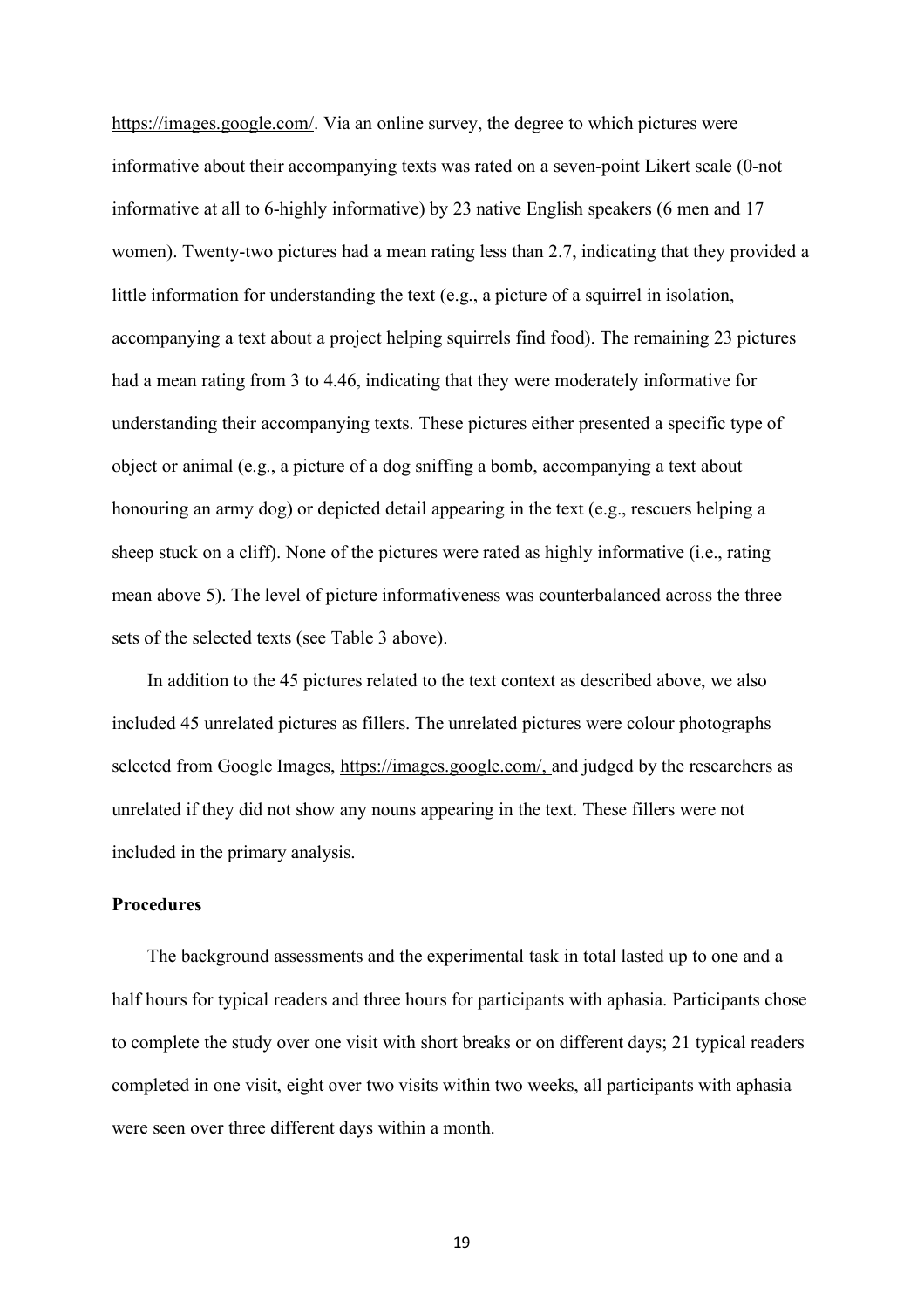The reading materials were presented on a touch-screen laptop using DMDX experimental software (Forster & Forster, 2003). After signing a consent form and answering demographic background questions, participants were seated comfortably in front of the laptop screen and given the instructions for the reading task (see below) in both written and oral form. The instructions required participants to look at the picture if one appeared, read each text silently and carefully, and answer comprehension questions following each text.

For each trial, participants first saw a fixation point (an asterisk) in the centre of the laptop screen and pressed the spacebar to move on. Participants would then see a text immediately or see a picture first. When they had finished viewing the picture, they pressed the spacebar to move on and saw an asterisk; they pressed the spacebar to advance to a text and pressed again to indicate that they finished reading. An asterisk appeared once again, and participants pressed the spacebar to advance to comprehension questions. To answer a question, participants touched the region of the screen where the option they wanted to choose was located. Reading time was measured from when a text was shown on the screen to when participants pressed the spacebar to indicate they had finished reading (participants were told to press the spacebar as soon as they had finished reading a text).

Twelve pseudo-randomized versions of trial order were created, with no more than two consecutive occurrences of same context condition in each version: four versions with Set A texts appearing with related pictures, Set B with unrelated pictures and Set C with no pictures; four versions with Set A appearing with unrelated pictures, Set B with no pictures and Set C with related pictures, and four versions with Set A with no pictures, Set B with related pictures and Set C with unrelated pictures. Participants were randomly assigned a trial order. There was one practice trial at the start of each section of the reading task; three participants with aphasia needed extra practice, while none of the typical readers did.

#### **Analysis**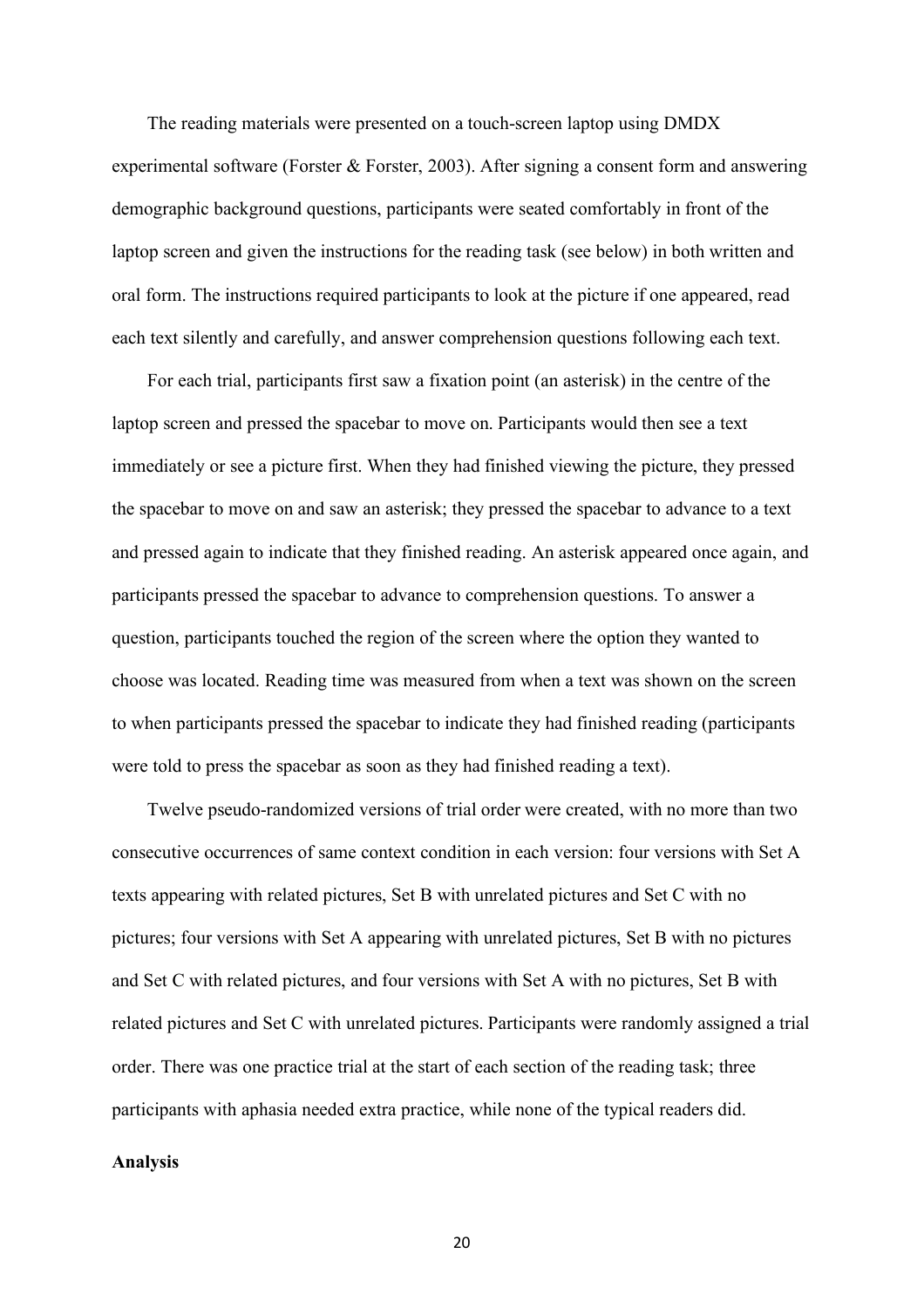Reading times were  $log_{10}$ -transformed to reduce skewedness, and data points above 2.5 standard deviations from the mean of the distribution were removed (Baayen & Milin, 2010), resulting in loss of 16 data points. We used the lme4 package (Bates, Mächler, Bolker, & Walker, 2015) in R (R Core Team, 2018) to examine the effect of advance picture context on reading times. We computed a linear mixed-effects model which included group (typical, aphasia), advance picture context<sup>1</sup> (related picture, no picture), and their interaction as fixed effects and participant and text as random effects. Similarly, for comprehension accuracy as a binary dependent variable, we computed a logit linear mixed-effects model which included group, advance picture context, salience (main idea, detail), explicitness (stated, implied), and two-way, three-way, four-way interactions between the four factors as fixed effects and participant and question as random effects. For both models, all predictors of interests were deviation coded (-0.5, 0.5) (i.e., the mean of each level was compared with the grand mean).

#### **RESULTS**

#### **Reading time**

As demonstrated in Figure 1, typical readers had significantly shorter reading times  $(M=41.35$  seconds, SD=17.12) than readers with aphasia  $(M=79.98$  seconds, SD=33.47), b=-.29,  $SE = .055$ ,  $t = .5.39$ ,  $p < .001$ , and both groups showed significantly shorter reading times in the picture (typical:  $M=40.45$  seconds,  $SD=17.41$ ; aphasia:  $m=78.59$  seconds,  $sd=36.77$ ) than in no-picture (typical: M=42.23 seconds, SD=16.79; aphasia: M=81.45 seconds, SD=33.20) condition,  $b=0.027$ ,  $SE=.006$ ,  $t=4.54$ ,  $p<0.01$ . There was, however, no interaction between group and context,  $b=-.004$ ,  $SE=.012$ ,  $t=-.34$ ,  $p=.735$ , suggesting a similar effect of picture context across the two participant groups.

 $1$  The unrelated picture fillers were not included in any analyses presented here. Paired t-tests did not show a significant difference in reading times or comprehension accuracy between the unrelated filler and no-picture conditions.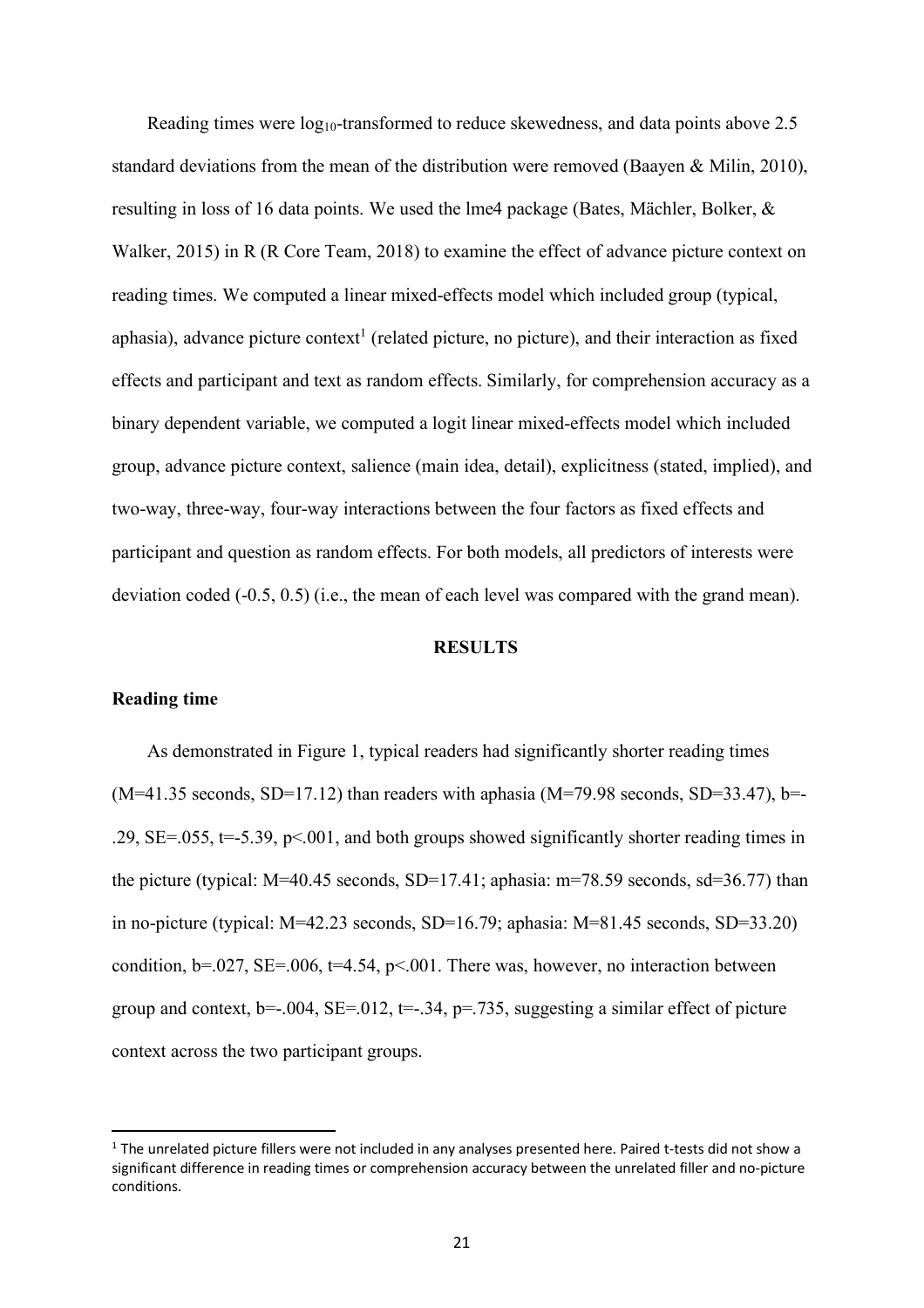As advance picture context had an effect on reading times at the group level, we computed non-parametric Mann-Whitney U tests to examine the effect at the individual level for readers with aphasia. Eight of the 10 participants with aphasia had numerically faster reading times for the picture than for no-picture condition (see Figure 2), with one participant (PA8) having a significant reading time difference between the picture and no-picture condition (W=81, P=.036).



Figure 1 Mean reading times (in seconds) of typical readers and readers with aphasia in the picture and no-picture conditions. Error bars show standard deviations.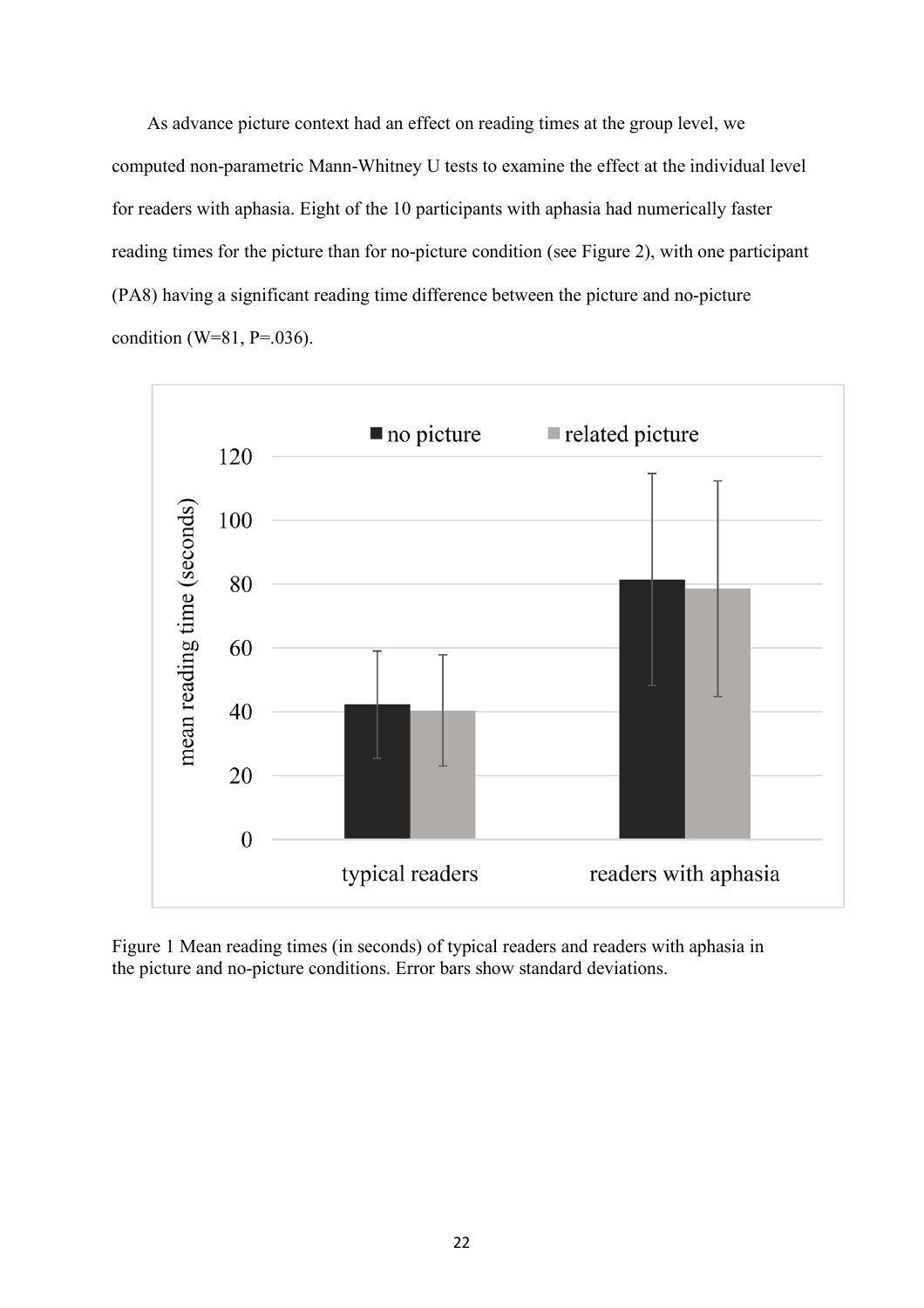

Figure 2 Individual participants' difference in mean reading time (in seconds) between the picture and no-picture conditions. A negative number indicates a faster reading speed relative to the no-picture condition. \* PA8 showed a significant reading time difference between the picture and no-picture condition.

#### **Comprehension accuracy**

Table 5 summarises the results of the analysis of comprehension accuracy. There was no significant effect of picture context indicating that the two groups had comparable accuracy for each question type between the picture and no-picture conditions (see Figure 3). There was a main effect of group reflecting the fact that, typical readers  $(M=107.34/120, SD=6.24)$ had higher comprehension accuracy than did readers with aphasia (M=81.4/120, SD=24.64). There were also main effects of salience indicating that, taken together, typical readers and readers with aphasia responded more accurately to questions about main ideas (M=52.62/60,  $SD=8.48$ ) than to questions about details (M=48.08/60, SD=9.25), and of explicitness showing that they responded more accurately to questions about stated ideas (M=51.61/60, SD=8.24) than implied ideas (M=49.08/60, SD=9.51). There was no interaction between the factors included in the model, indicating that advance picture context neither had a larger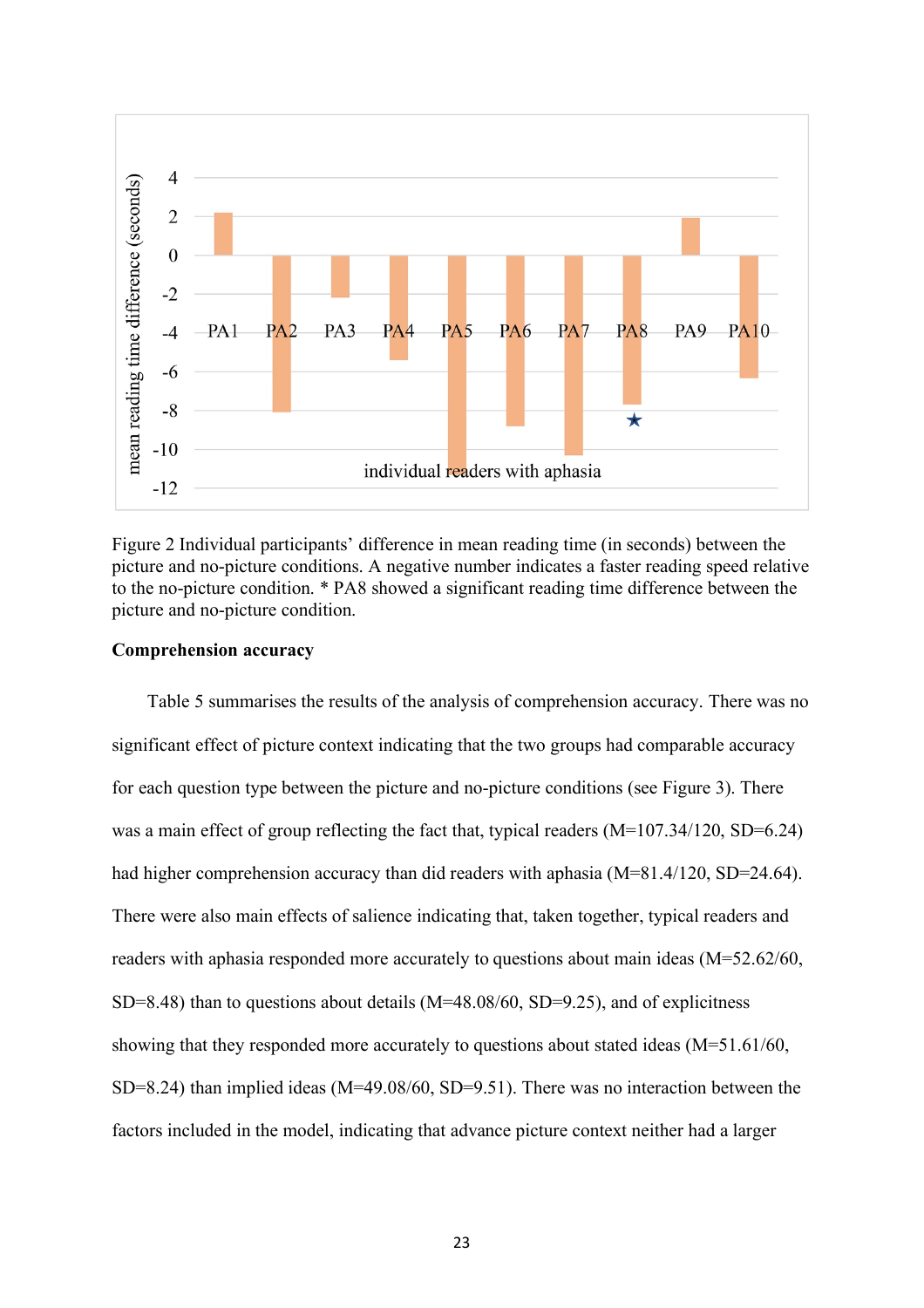effect on accuracy for readers with aphasia than typical readers, nor for a particular type of textual information than the other (see Figure 4).



Figure 3 Comprehension accuracy of typical readers and readers with aphasia in the picture and no-picture conditions. The maximum number of correct responses per condition was 60. Error bars show standard deviations.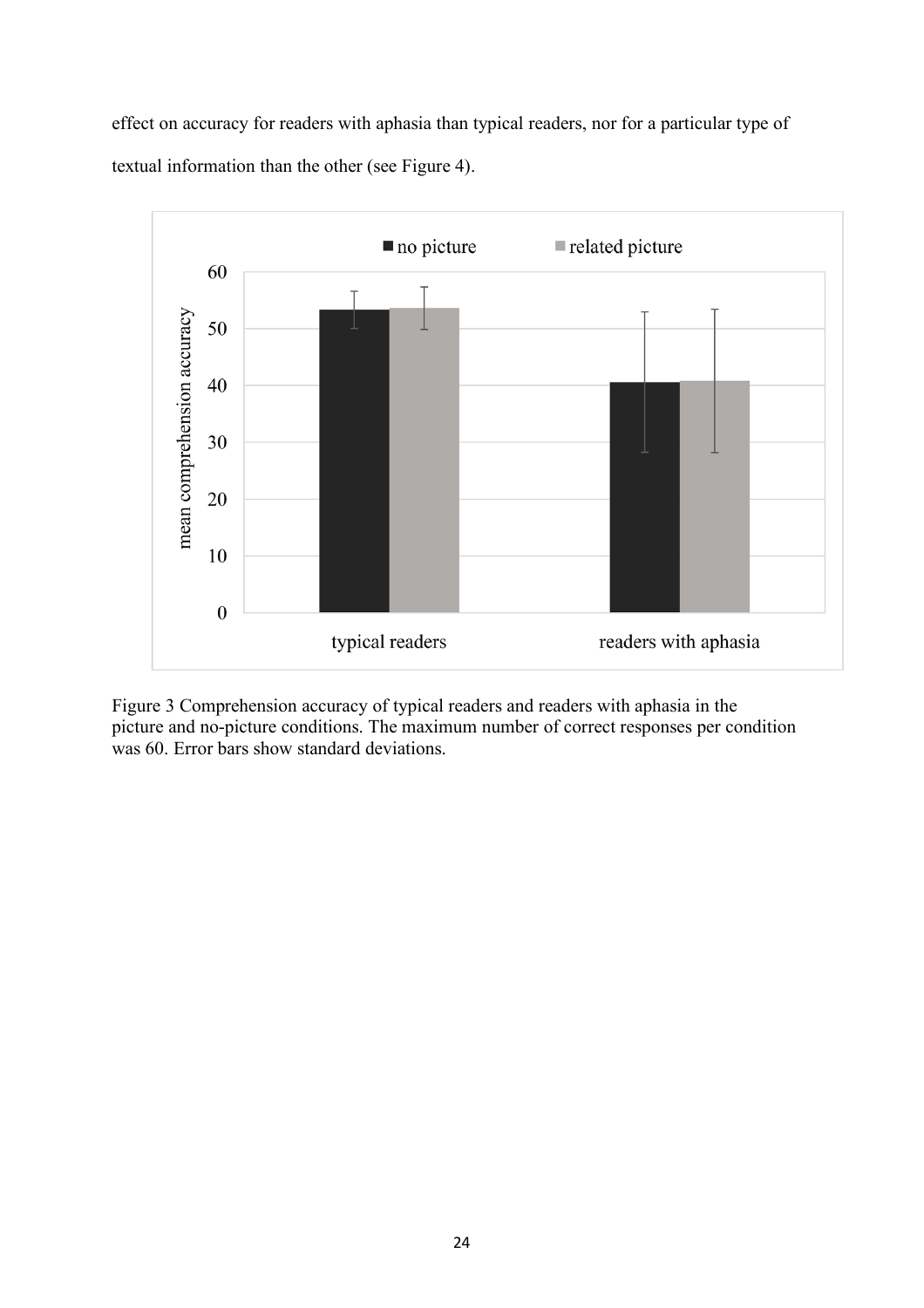

Figure 4 Comprehension accuracy of typical readers and readers with aphasia for each question type in the picture and no-picture conditions. The maximum number of correct responses per question type per condition was 15. Error bars show standard deviations.

| Fixed effects                               | b       | SE  | Z        | p       |
|---------------------------------------------|---------|-----|----------|---------|
| intercept                                   | $-1.96$ | .18 | $-10.84$ | < 0.01  |
| group                                       | .87     | .16 | $-5.423$ | $-.001$ |
| picture context                             | .03     | .05 | $-.57$   | .595    |
| salience                                    | .38     | .09 | $-4.01$  | $-.001$ |
| explicitness                                | $-.24$  | .09 | $-2.53$  | .011    |
| salience: explicitness                      | $-.18$  | .09 | $-1.87$  | .059    |
| group:picture context                       | $-13$   | .05 | $-.26$   | .795    |
| group:salience                              | $-.14$  | .05 | $-1.85$  | .063    |
| group: explicitness                         | .01     | .05 | $-.3$    | .763    |
| group:salience:explicitness                 | $-.08$  | .05 | $-1.66$  | .096    |
| picture context: salience                   | $-.04$  | .05 | $-99$    | .319    |
| picture context: explicitness               | .03     | .05 | .54      | .588    |
| picture context:salience:explicitness       | $-.08$  | .05 | $-433$   | .664    |
| group:picture context:salience              | $-.008$ | .05 | $-16$    | .326    |
| group:picture context: explicitness         | .02     | .05 | $-.04$   | .664    |
| group:picture context:salience:explicitness | .04     | .05 | .75      | .452    |

TABLE 5. Effects of picture context on comprehension accuracy.

*Note.* **Bold** p values indicate significant results. Salience distinguishes main ideas and details in the text and explicitness distinguishes stated and implied ideas.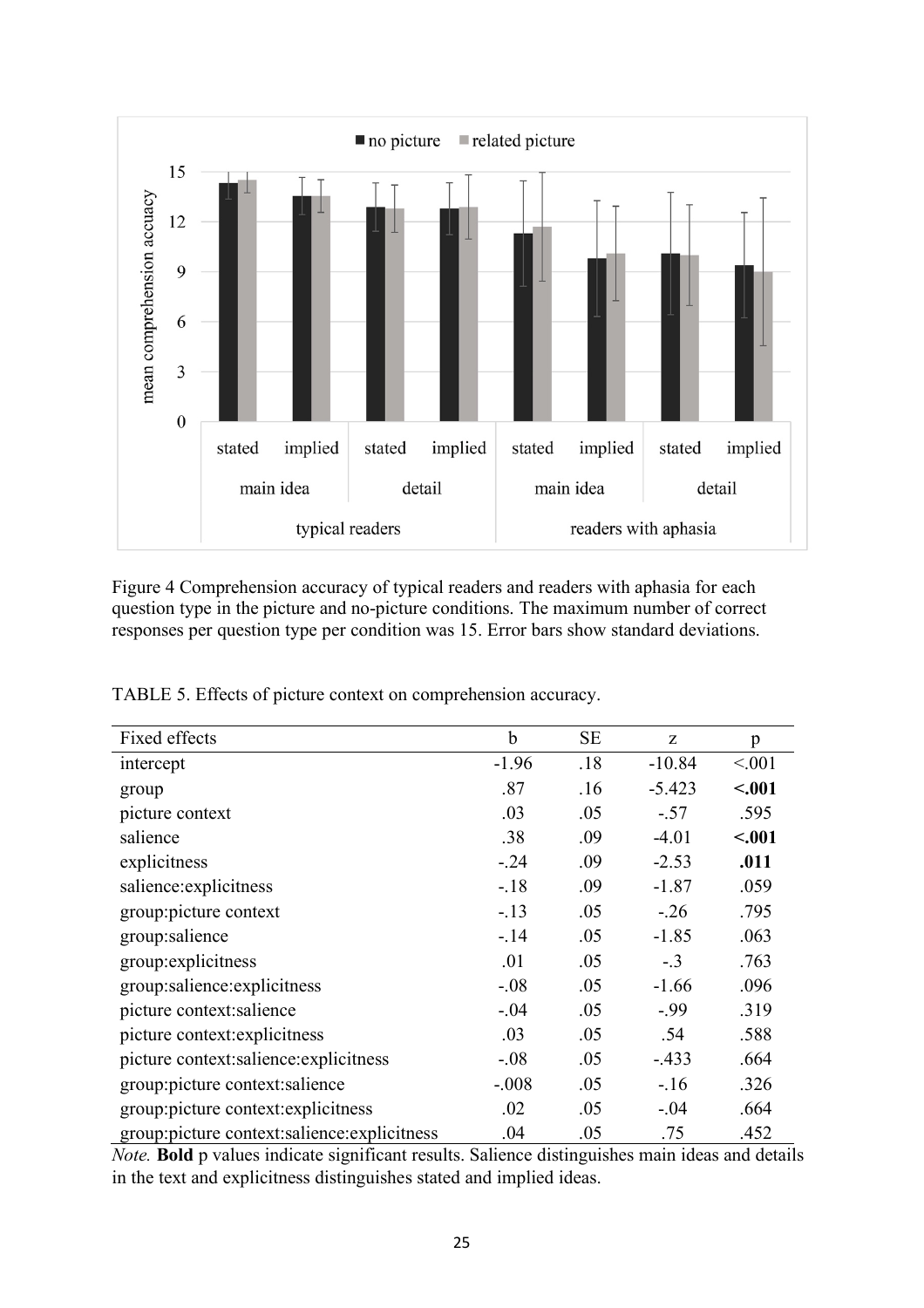#### **DISCUSSION**

This study investigated the influence of advance context provided by pictures on text reading in people with aphasia. Unlike previous studies, we used naturalistic everyday texts rather than researcher-made texts or texts from standardised language batteries to study contextual influences on reading at the text level in aphasia. This was also the first study to consider the effects of pictures as *advance* contextual supports and consider the effects on reading speed of people with aphasia. Our discussion will be presented for each of our research questions in turn.

### **Does advance picture context influence people with aphasia's reading speed for everyday texts?**

Our results showed an effect of advance picture context on reading speed, with both typical readers and readers with aphasia showing shorter reading times when pictures were available, and, importantly, without a speed-accuracy trade-off for comprehension. This finding complements previous studies with typical readers demonstrating faster reading speed for texts with high ambiguity when contextual supports are available (Smith  $\&$  Swinney, 1992). The effect of advance picture context on reading speed appears to support the assumption about the role of context in text comprehension under Kintsch's (1988) Construction-Integration model. When context has been provided, a clear semantic relation between propositions is already established and so, less processing is required, thus speeding reading. In addition, although the effect of context at word and sentence level was beyond the scope of the present study, in typical readers context can speed word (e.g., Wiley & Rayner, 2000) and sentence (e.g., Smith & Swinney, 1992; Wiley & Rayner, 2000) processing, which in turn could lead to faster processing at the text level.

When a picture context was available before reading, readers with aphasia and typical readers showed an average increase of 2.96 (SD=33.47) and 1.78 (SD=17.12) seconds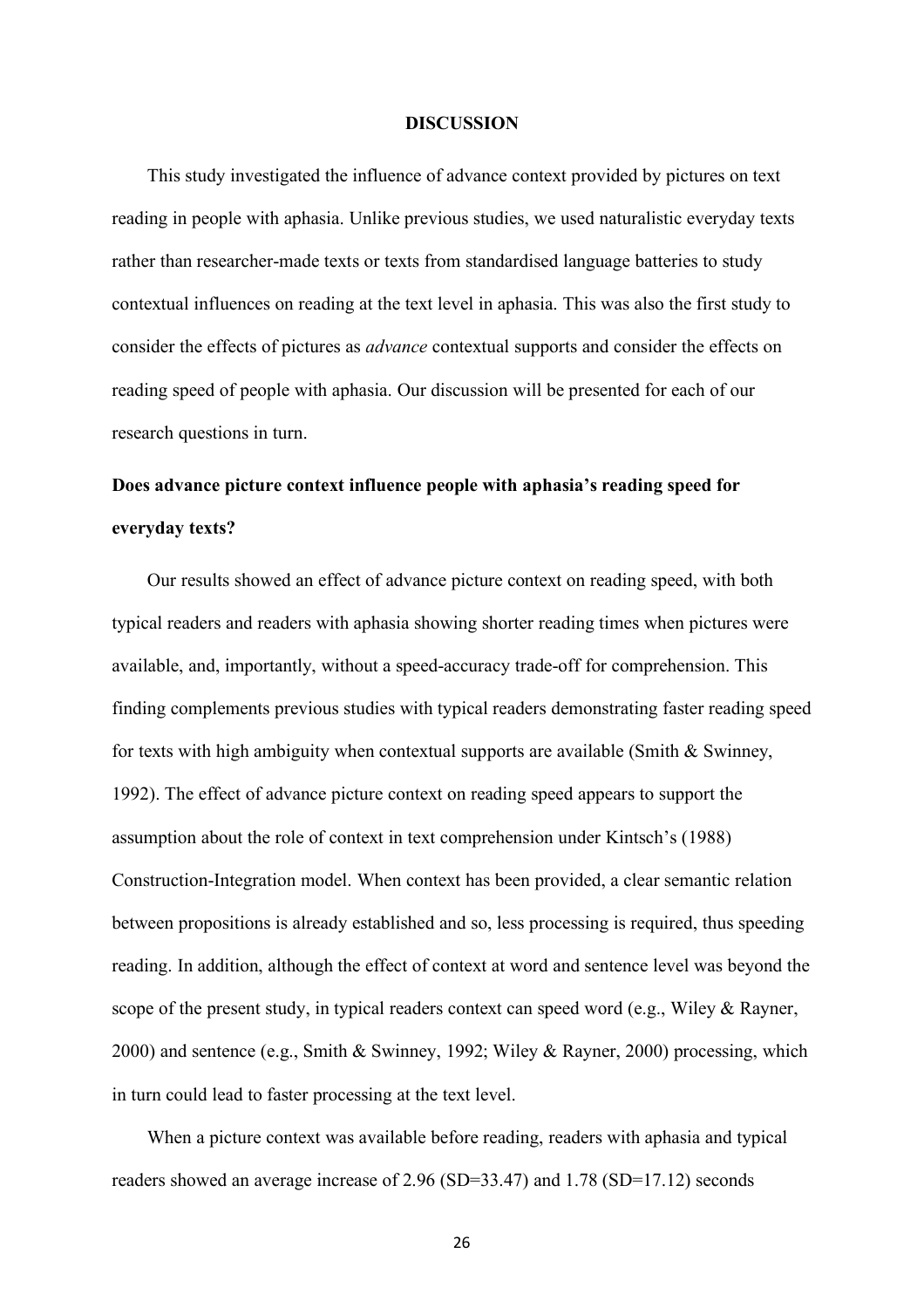respectively in their reading speed, compared to when there was no advance context. However, there was no significant interaction between advance picture context and group, suggesting that both readers with and without language deficits benefitted from context to a similar extent in terms of reading speed. These results, however, should be considered with caution, as this study included a small sample of only 10 people with aphasia and 4 of whom, despite having a current diagnosis of aphasia, generally showed performance similar to that of the typical readers on the cognitive assessments used. It is, nevertheless, noteworthy that the majority of the individual participants with aphasia had numerically faster reading speed for the texts preceded by a picture.

This study used a broad measure of reading speed which did not allow for separating the re-reading time from the total reading time. Re-reading might indicate reprocessing/reanalysis and integration processes in text comprehension, and people with aphasia's slowed reading might result from their difficulty in integrating information across texts and need for more reprocessing. Eye tracking, a commonly used method for investigating real-time reading in typical readers (for review, see Rayner, 2009), has been used to study the role of context in text comprehension (e.g., Rayner, Pacht, & Duffy, 1994; Wiley & Rayner, 2000). Wiley and Rayner (2000), for example, found that prior context resulted in typical readers spending less time regressing back to previous text segments and making shorter fixations on the final word of a sentence. Future research could potentially use eye tracking to determine whether context reduces reprocessing for people with aphasia to a greater extent than for typical readers.

## **Does advance picture context influence people with aphasia's comprehension accuracy for everyday texts?**

Advance picture context did not significantly improve comprehension accuracy of everyday texts in typical readers or readers with aphasia. This contrasts with previous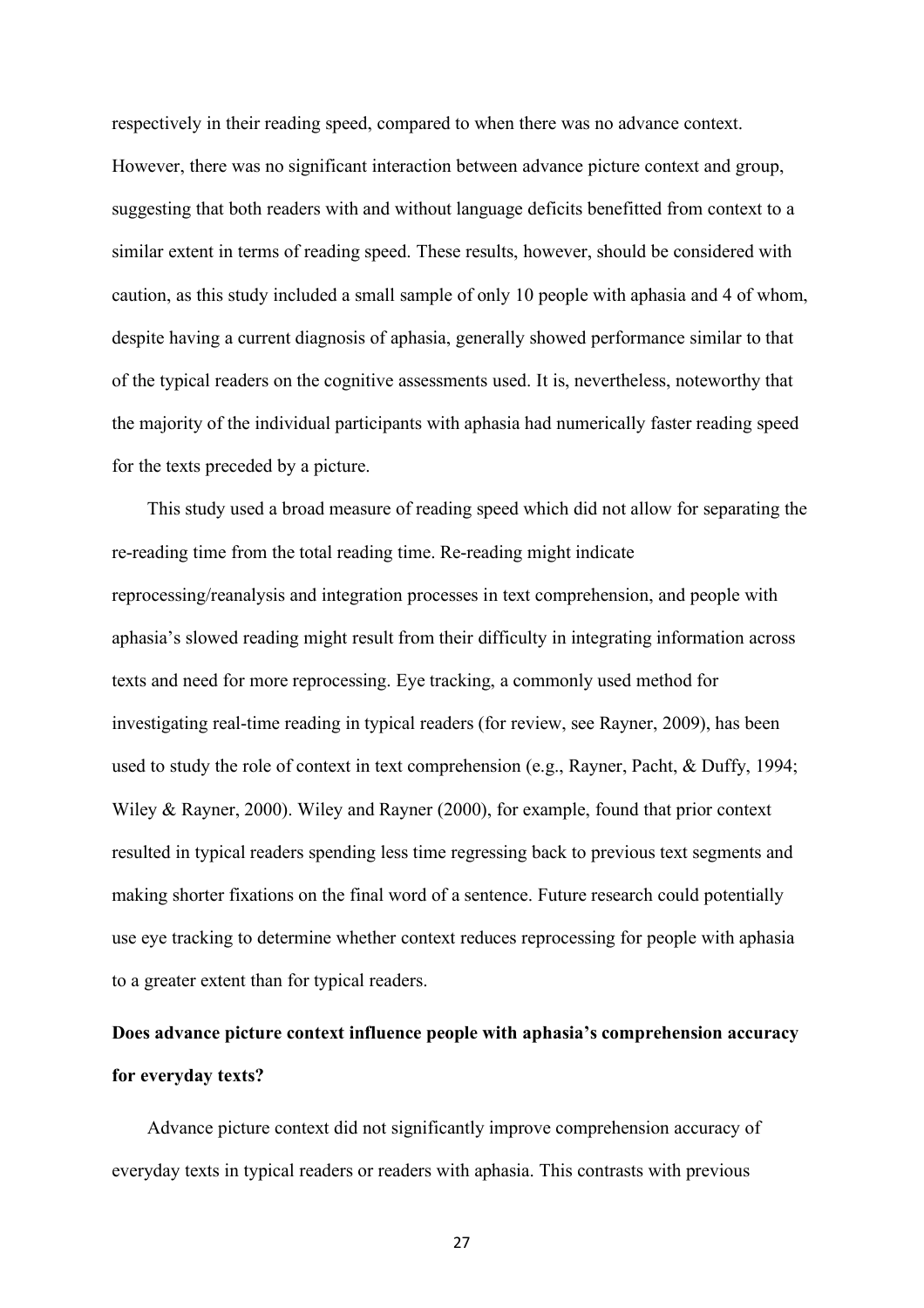findings where typical readers showed significantly higher accuracy when they were provided with contextual information in advance (Ausubel, 1960; Bransford & Johnson, 1972; Smith & Swinney, 1992; Wiley & Rayner, 2000). This could be because texts in previous research were often longer and/or more complex (e.g., learning materials) or ambiguous (e.g., Bransford and Johnson, 1972). Texts in our study were only 110-150 words long and written at grade levels 6-7 and below (Chall & Dale, 1995; Dale & Chall, 1948) and thus, were relatively simple. Coupled with this, based on their high educational level, the typical readers in our study were likely to be highly skilled readers. This was also confirmed by their close to ceiling comprehension accuracy (approximately 90% correct), which left little room for improvement.

Readers with aphasia had lower overall accuracy than typical readers, however, their comprehension accuracy also did not benefit from the provision of picture context. This finding is consistent with the evidence about the lack of benefit from pictures on people with aphasia's accuracy in studies of picture inclusion in aphasia-friendly materials (Brennan et al., 2005; Rose et al., 2011; Wilson & Read, 2016) and from the Dietz et al. (2009, 2014) studies of photographic contextual supports. However, in our study, it is possible that comprehension accuracy of participants with aphasia might have improved if the pictures had been presented not only in advance but also during reading. Advance provision of pictures (e.g., Bransford & Johnson, 1972; Eitel, Scheiter, Schüler, Nyström, & Holmqvist, 2013) and concurrent presentation of text and picture (e.g., Glenberg & Langston, 1992; Schweppe, Eitel, & Rummer, 2015) was found to facilitate the understanding of texts in adult typical readers. A brief preview of pictures can allow readers to extract a global spatial structure of the picture which will be used as mental scaffold when reading a subsequent text (Eitel et al., 2013). In contrast, the mutual presence of picture and text can allow readers to go back and reprocess and integrate pictorial information with textual information into a comprehensive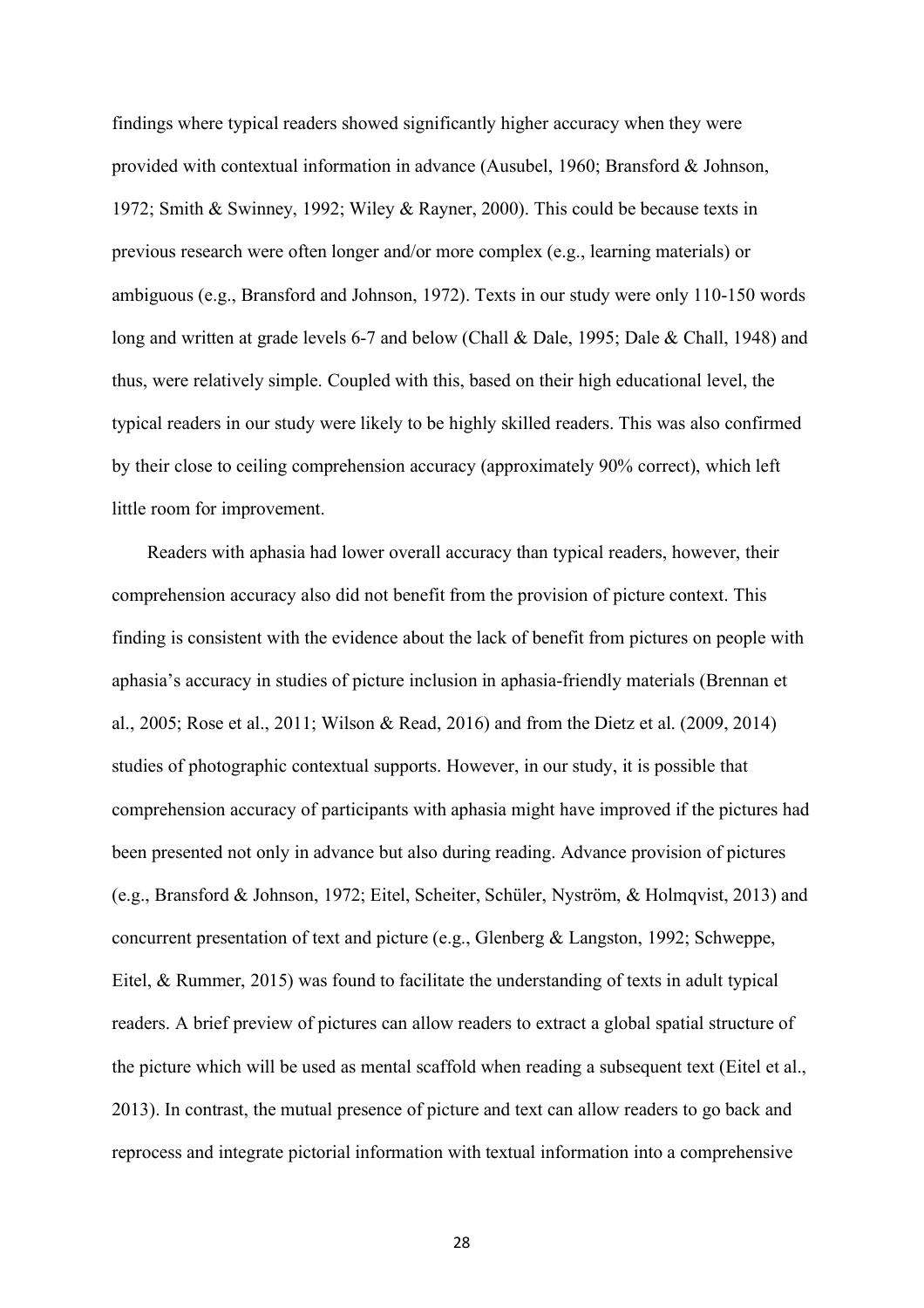mental representation (Eitel et al., 2013). Conversely, simultaneous presentation of text and picture may be cognitively challenging for many people with aphasia as it requires dual processing of multi-modality materials and construction of a mental model from two different sources. Continued research is therefore required to examine if different temporal presentation of pictures affects the extent to which people with aphasia's comprehension of everyday texts is improved. This can be particularly meaningful as people increasingly read texts from online sources where they can have a brief view of pictures often shown in an eyecatching manner before seeing texts and can return to review pictures at any time while reading.

As the design of the study included fillers (i.e., unrelated pictures), one might argue there was a possibility that participants deliberately ignored all the pictures as they were often unhelpful. If so, this, in turn could have prevented beneficial effects of related pictures on comprehension accuracy. However, we can exclude this possibility because participants showed a speed advantage for the related picture condition and, consequently, they must have processed the pictures. It is, nevertheless, possible that the effect would have been even bigger if there were no unrelated fillers.

# **Does advance picture context show a larger effect on people with aphasia's comprehension accuracy of subtypes of textual ideas, classified by salience and explicitness?**

The results of this study showed that adult typical readers and people with aphasia had a significantly better understanding of main ideas than of details and of stated ideas than implied ideas in everyday texts. The findings align with the previous findings in the literature on typical readers (e.g., McKoon & Keenan, 1981) and extend similar findings with researcher-made texts (e.g., Webster, Morris, et al., 2018) or texts from standardised language batteries (e.g., Meteyard et al., 2015; Nicholas & Brookshire, 1987) in the aphasia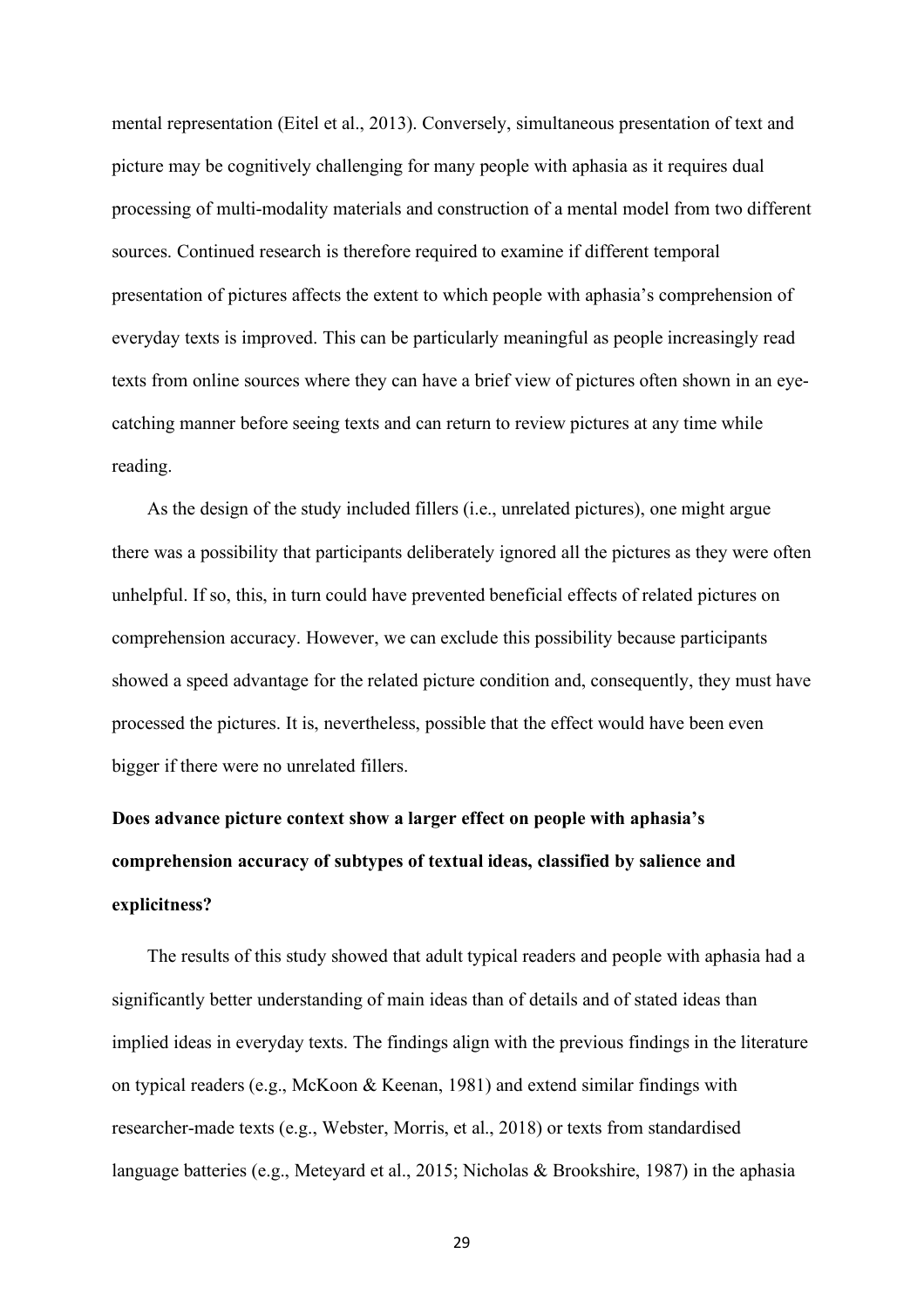literature. These results suggest that the memory for propositions in the text and establishment of coherence between propositions utilises similar mechanisms in readers with and without language impairments.

The finding of an effect of salience (main ideas vs details) supports the assumptions of the Construction-Integration theory (Kintsch, 1988) that propositions are organised in a hierarchical order relative to their importance/salience in the text. The memory representation of propositions starts with more salient information and ends with supporting propositions (McKoon, 1977). Hence, the retrieval of salient propositions is more accurate. In addition, the establishment of semantic relations between propositions requires readers to not only recognise their importance but also to generate inferences in order to construct a coherent link between propositions. Thus, compared to comprehending information directly stated in the text, making inferences requires additional processing, which results in implicit information being recognised/recalled at less accurately, as confirmed by the effect of explicitness of textual information in our data.

We did not find a significant interaction between advance picture context and either salience or explicitness. This appears to contradict the evidence about a greater facilitation of prior knowledge, another type of discourse context, for important ideas than peripheral ideas and for implied details than for stated details in typical readers (e.g., Johnston, 1984; Pearson et al., 1979). However, these previous studies were carried out with young children (developing readers) who either had high or low prior knowledge related to the topic of experimental texts. In contrast, in this study, prior context was manipulated via advance pictorial organisers, and most participants were older adults with a high level of education who were likely skilled readers, and texts were intentionally chosen to cover a wide range of topics, with event-, time-, or place-specific references being removed to minimize participants' use of related prior knowledge (outside the experimental manipulation). The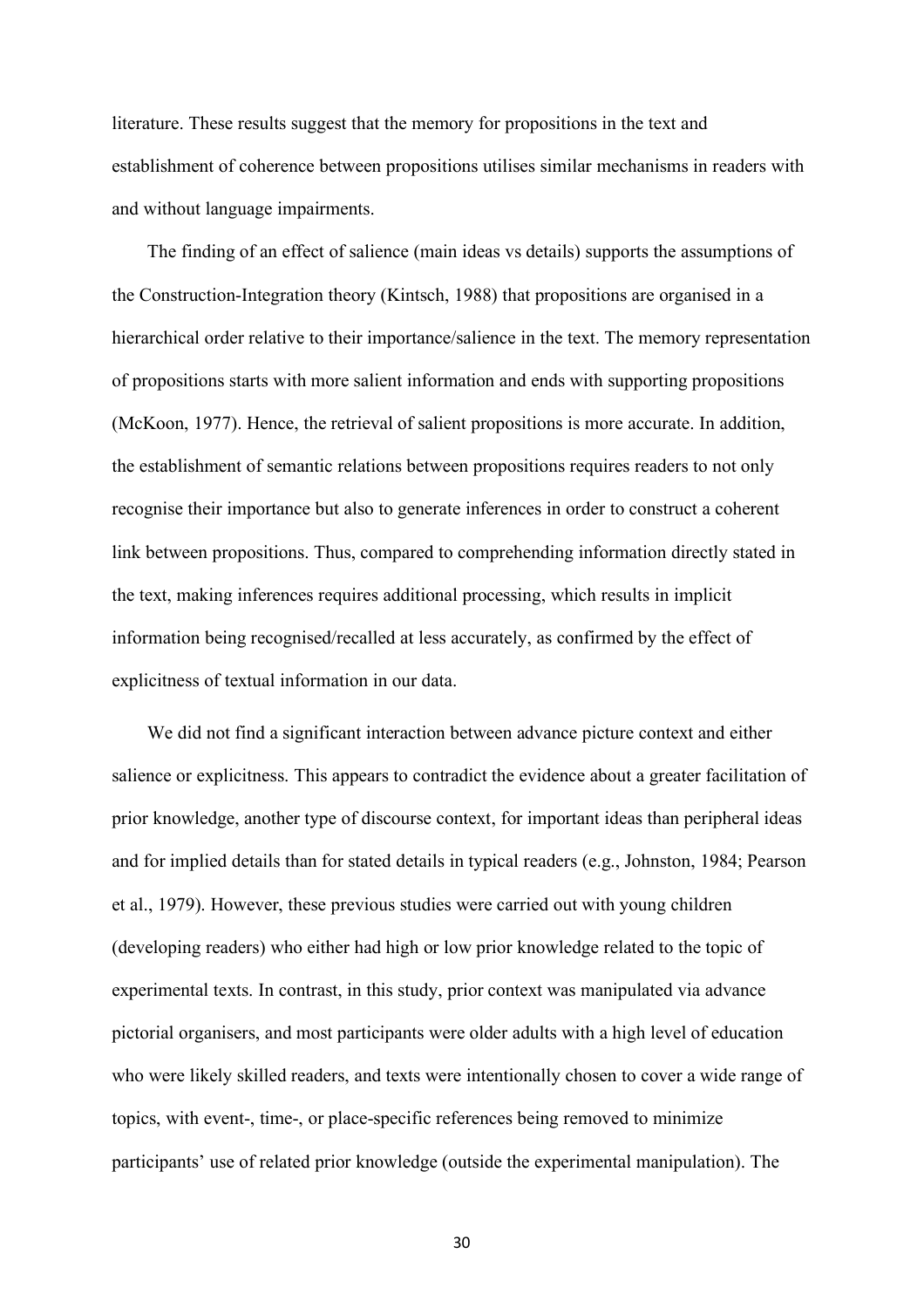absence of an interaction between context and type of textual information is a new finding in the aphasia literature as prior research has focused on general comprehension.

#### **Clinical implications**

Our results have some important implications for both assessment and treatment of reading in aphasia. As our results differed from those where authors used researcher-made or standardised texts, we recommend that the assessment of reading should incorporate authentic reading materials that are encountered in daily life rather than only using decontextualised texts and consider both reading speed and accuracy. In addition, our results suggested that, like typical readers, people with aphasia are more accurate when reading main ideas compared to details and stated ideas compared to implied ideas. Consequently, to better understand people with aphasia' reading difficulty/ability, we need to use assessments that capture the different purposes and goals of reading (e.g., assessments targeting main idea comprehension or details or both).

Reading speed is typically slowed in people with aphasia but often neglected within treatment (Meteyard et al., 2015; Webb & Love, 1983; Webster, Morris, et al., 2018). Our finding that providing pictures before reading shortened reading times suggests that advance pictorial organisers may be helpful for improving reading speed in people with aphasia. As many everyday written texts such as news articles in print or online include pictures, therapeutic approaches can make use of real-life reading materials and encourage and support people with aphasia to actively and effectively use pictures where available (e.g., carefully reviewing pictures before reading, incorporating information gained from the picture during reading). Indeed, case studies (e.g., Webster et al., 2013) have shown that training participants with aphasia to employ comprehension strategies such as identifying main topics and using advance organisers in reading resulted in improved comprehension accuracy.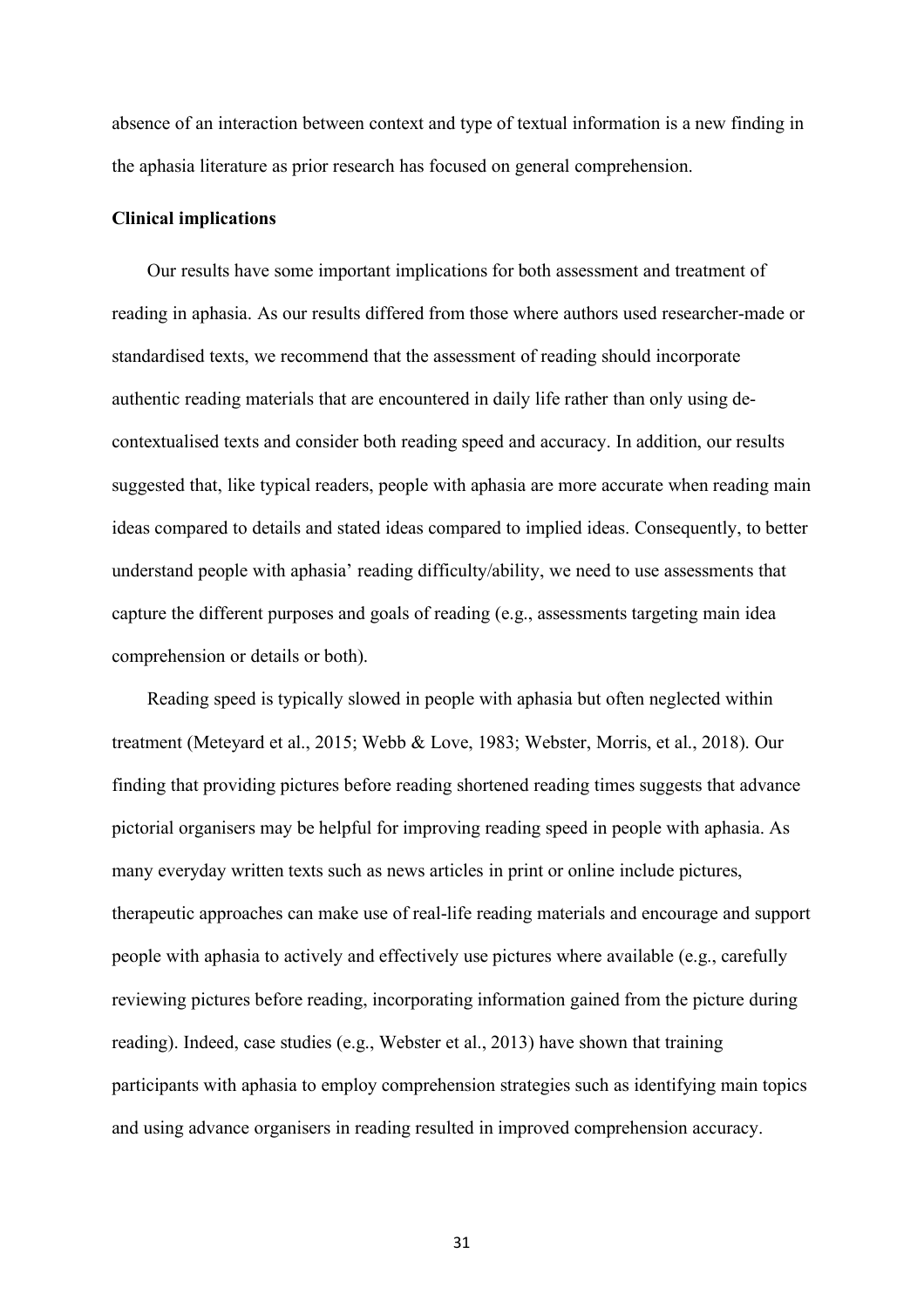In summary, our study has provided further insights into how people with aphasia read naturalistic everyday texts, with a focus on the influence of provision of advance picture context on their reading. The findings suggest that, as for adult typical readers, advance picture context benefits people with aphasia in terms of reading speed for everyday texts but seems not to affect their comprehension accuracy. In addition, both readers with and without language deficits show similar sensitivity to different types of information in the text, resulting in their better comprehension for salient than peripheral information and for stated than implied information. Our findings should encourage the incorporation of authentic reading materials and activities in assessment and treatment of reading at the text level in aphasia and promote therapeutic approaches developing more effective use of advance pictorial organisers in people with aphasia to increase their reading efficiency and ultimately, their confidence and pleasure in their daily reading.

#### **Acknowledgements**

This work was supported by the European Commission's Erasmus Mundus Fellowship Programme for the International Doctorate for Experimental Approaches to Language and Brain (IDEALAB) under Grant number 2015-1603/001-001-EMJD to the first author. The authors would like to thank all of the participants for taking part in the study and the individuals and organizations who assisted with recruitment to the study.

#### **Disclosure statement**

The authors reported no potential conflict of interest.

#### **References**

Ausubel, D. P. (1960). The use of advance organizers in the learning and retention of meaningful verbal material. *Journal of Educational Psychology*, *51*(5), 267–272.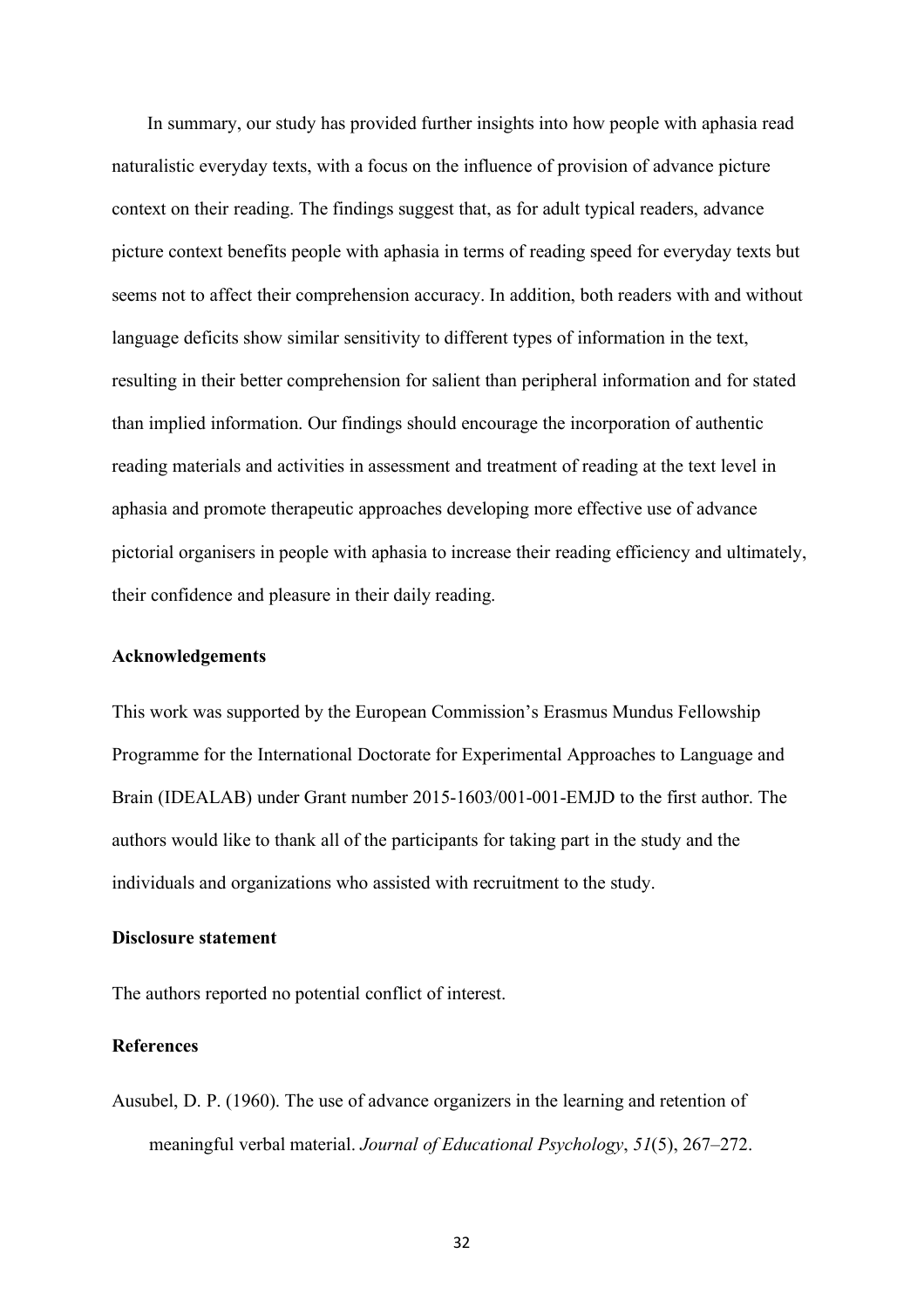https://doi.org/10.1037/h0046669

- Baayen, R. H., & Milin, P. (2010). Analysing reaction times. *International Journal of Psychological Research*, *3*(2), 12–28. https://doi.org/https://doi.org/10.21500/20112084.807
- Bates, D., Mächler, M., Bolker, B. M., & Walker, S. C. (2015). Fitting linear mixed-effects models using lme4. *Journal of Statistical Software*, *67*(1), 1–48. https://doi.org/10.18637/jss.v067.i01
- Bransford, J. D., & Franks, J. J. (1971). The abstraction of linguistic ideas. *Cognitive Psychology*, *2*(4), 331–350. https://doi.org/10.1016/0010-0285(71)90019-3
- Bransford, J. D., & Johnson, M. (1972). Contextual prerequisites for understanding: Some investigations of comprehension and recall. *Journal of Verbal Learning and Verbal Behavior*, *11*, 717–726.
- Brennan, A., Worrall, L., & McKenna, K. (2005). The relationship between specific features of aphasia-friendly written material and comprehension of written material for people with aphasia: An exploratory study. *Aphasiology*, *19*(8), 693–711. https://doi.org/10.1080/02687030444000958
- Brookshire, R. H., & Nicholas, L. E. (1984). Comprehension of directly and indirectly stated main ideas and details in discourse by brain-damaged and non-brain-damaged listeners. *Brain and Language*, *21*(1), 21–36. https://doi.org/10.1016/0093-934X(84)90033-6
- Brookshire, R. H., & Nicholas, L. E. (1993). *Discourse Comprehension Test: Test Manual*. Tucson, AZ, USA: Communication Skill Builders.
- Caplan, D., & Evans, L. (1990). The effects of syntactic structure on discourse comprehension in patients with parsing impairments. *Brain and Language*, *234*, 206– 234.
- Caspari, I., Parkinson, S. R., LaPointe, L. L., & Katz, R. C. (1998). Working memory and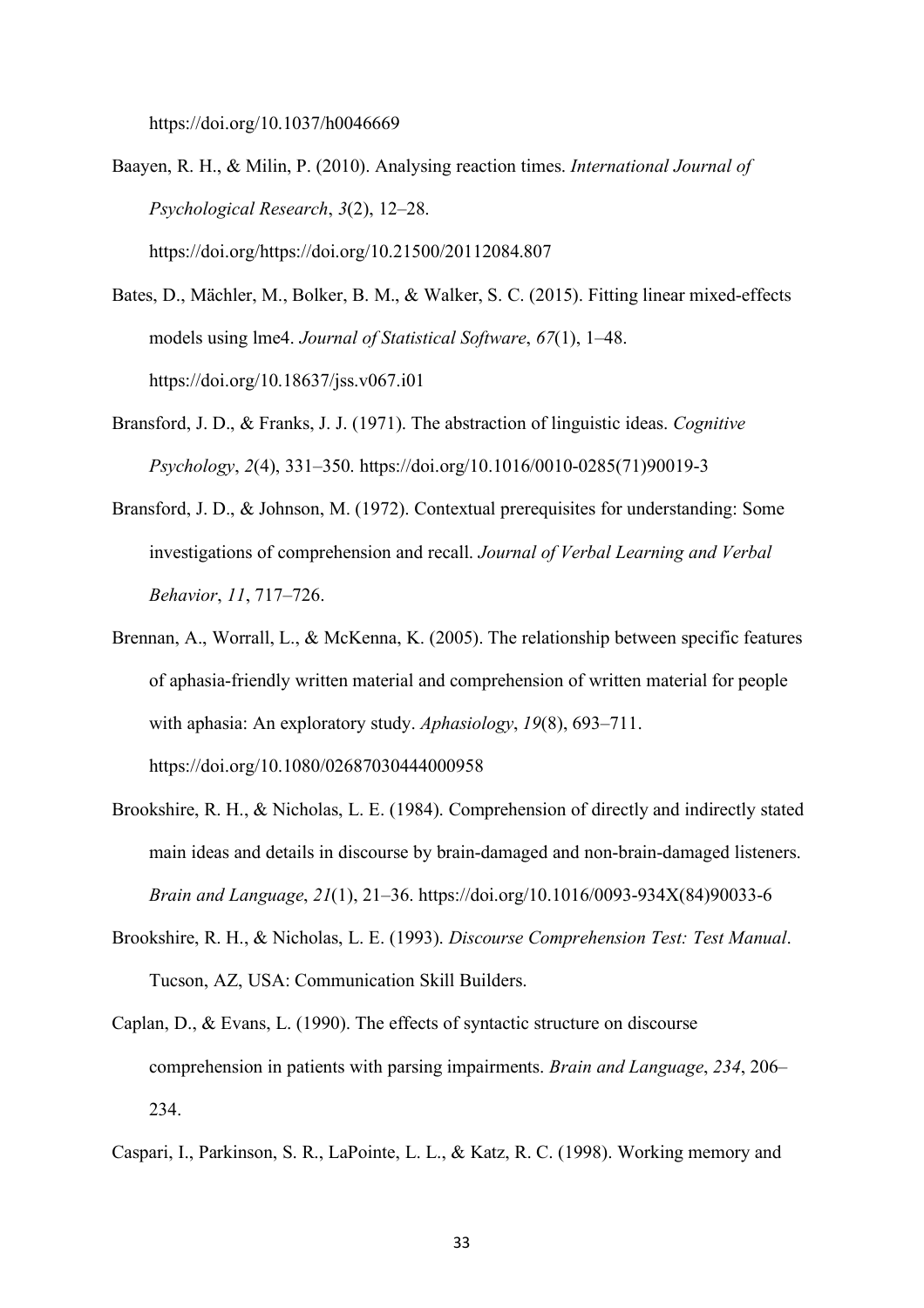aphasia. *Brain and Cognition*, *37*(2), 205–223. https://doi.org/10.1006/brcg.1997.0970

- Chall, J., & Dale, E. (1995). *Readability revisited: The new Dale–Chall readability formula*. Northampton, MA: Brookline Books.
- Corkill, A. J. (1992). Advance organizers: Facilitators of recall. *Educational Psychology Review*, *4*(1), 33–67. https://doi.org/10.1007/BF01322394
- Dale, E., & Chall, J. (1948). A formula for predicting readability: Instructions. *Educational Research Bulletin*, 37–54.
- Dexter, D. D., & Hughes, C. A. (2011). Graphic organizers and students with learning disabilities: A meta-analysis. *Learning Disability Quarterly*, *34*(1), 51–72.
- Dietz, A., Hux, K., McKelvey, M. L., Beukelman, D. R., & Weissling, K. (2009). Reading comprehension by people with chronic aphasia: A comparison of three levels of visuographic contextual support. *Aphasiology*, *23*(7–8), 1053–1064. https://doi.org/10.1080/02687030802635832
- Dietz, A., Knollman-Porter, K., & Hux, K. (2014). Supported reading comprehension for people with aphasia: Photographic and linguistic supports. *Journal of Medical Speech Language Pathology*, *21*(4), 319–331.
- Eitel, A., Scheiter, K., Schüler, A., Nyström, M., & Holmqvist, K. (2013). How a picture facilitates the process of learning from text: Evidence for scaffolding. *Learning and Instruction*, *28*, 48–63. https://doi.org/10.1016/j.learninstruc.2013.05.002
- Forster, K., & Forster, J. (2003). DMDX: A Windows display program with millisecond accuracy. *Journal of Behavior Research Methods, Instruments, & Computers*, *35*(1), 116–121. https://doi.org/10.3758/BF03195503
- Franks, J. J., & Bransford, J. D. (1972). The acquisition of abstract ideas. *Journal of Verbal Learning and Verbal Behavior*, *11*(3), 311–315. https://doi.org/10.1016/S0022- 5371(72)80092-6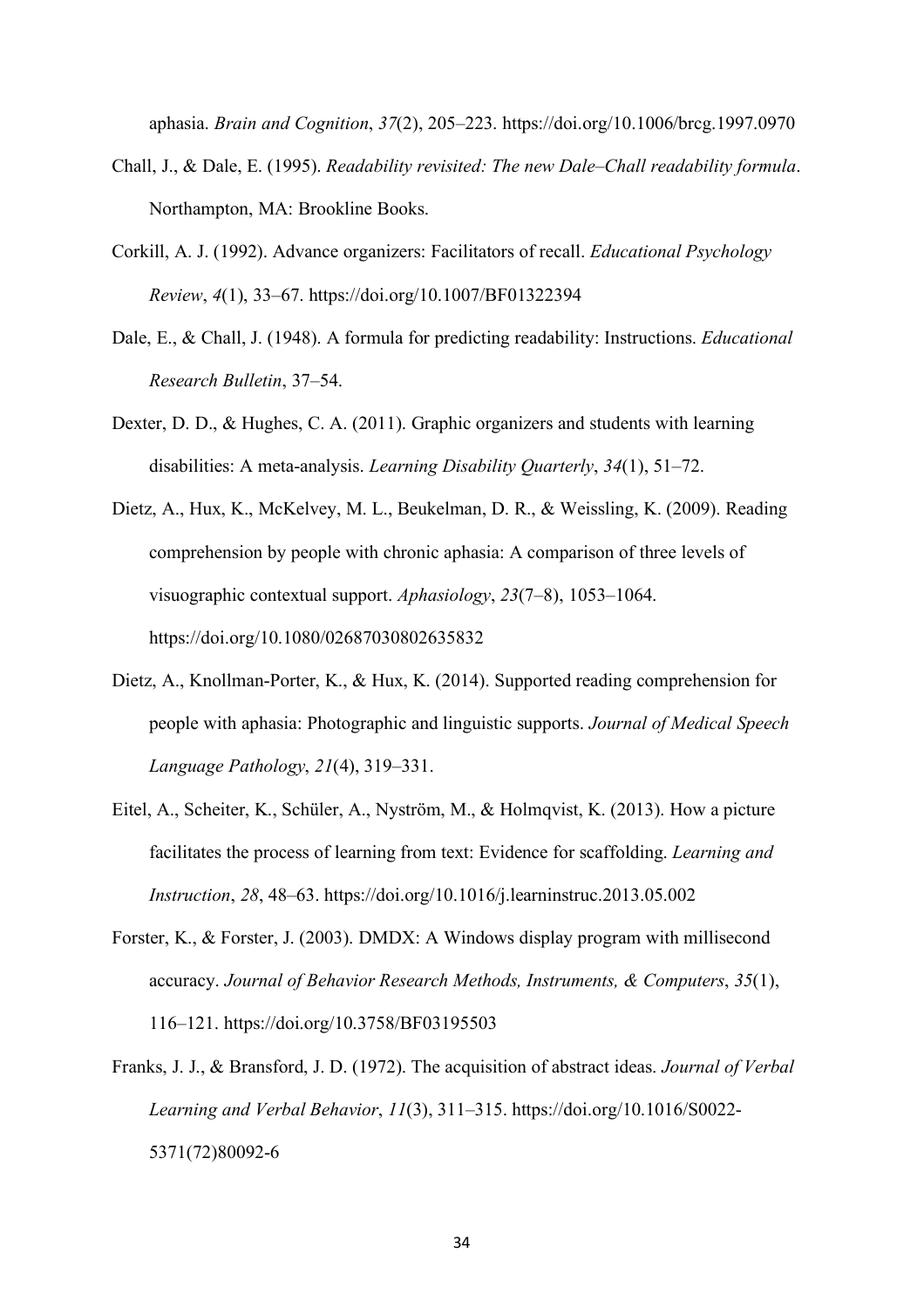- Glenberg, A. M., & Langston, W. E. (1992). Comprehension of illustrated text: Pictures help to build mental models. *Journal of Memory and Language*, *31*(2), 129–151. https://doi.org/10.1016/0749-596X(92)90008-L
- Graesser, A. C., Singer, M., & Trabasso, T. (1994). Constructing inferences during narrative text comprehension. *Psychological Review*, *101*(3), 371–395. https://doi.org/10.1037/0033-295X.101.3.371
- Hanna, G., Schell, L. M., & Schreiner, R. (1977). *Nelson Reading Skills Test*. Chicago, IL: Riverside Publishing.
- Harley, T. (2008). *The psychology of Language: From data To theory* (3rd ed.). Hove, United Kingdom: Psychology Press.
- Humphreys, G., Riddoch, J., Samson, D., & Bickerton, W. L. (2012). *The Birmingham Cognitive Screen (BCoS)*. London: Psychology Press.
- Johnston, P. (1984). Prior knowledge and reading comprehension test bias. *Reading Research Quarterly*, *19*(2), 219–239.
- Kintsch, W. (1988). The role of knowledge in discourse comprehension: A constructionintegration model. *Advances in Psychology*, *79*(C), 107–153. https://doi.org/10.1016/S0166-4115(08)61551-4
- Kintsch, W., Kozminsky, E., Streby, W. J., McKoon, G., & Keenan, J. M. (1975). Comprehension and recall of text as a function of content variables. *Journal of Verbal Learning and Verbal Behavior*, *14*(2), 196–214. https://doi.org/10.1016/S0022- 5371(75)80065-X
- Kintsch, W., & Rawson, K. A. (2005). Comprehension. In M. J. Snowling & C. Hulme (Eds.), *The Science of Reading: A Handbook* (pp. 209–226). Blackwell Publishing. https://doi.org/10.1002/9780470757642.ch12

Kintsch, W., & van Dijk, T. A. (1978). Toward a model of text comprehension and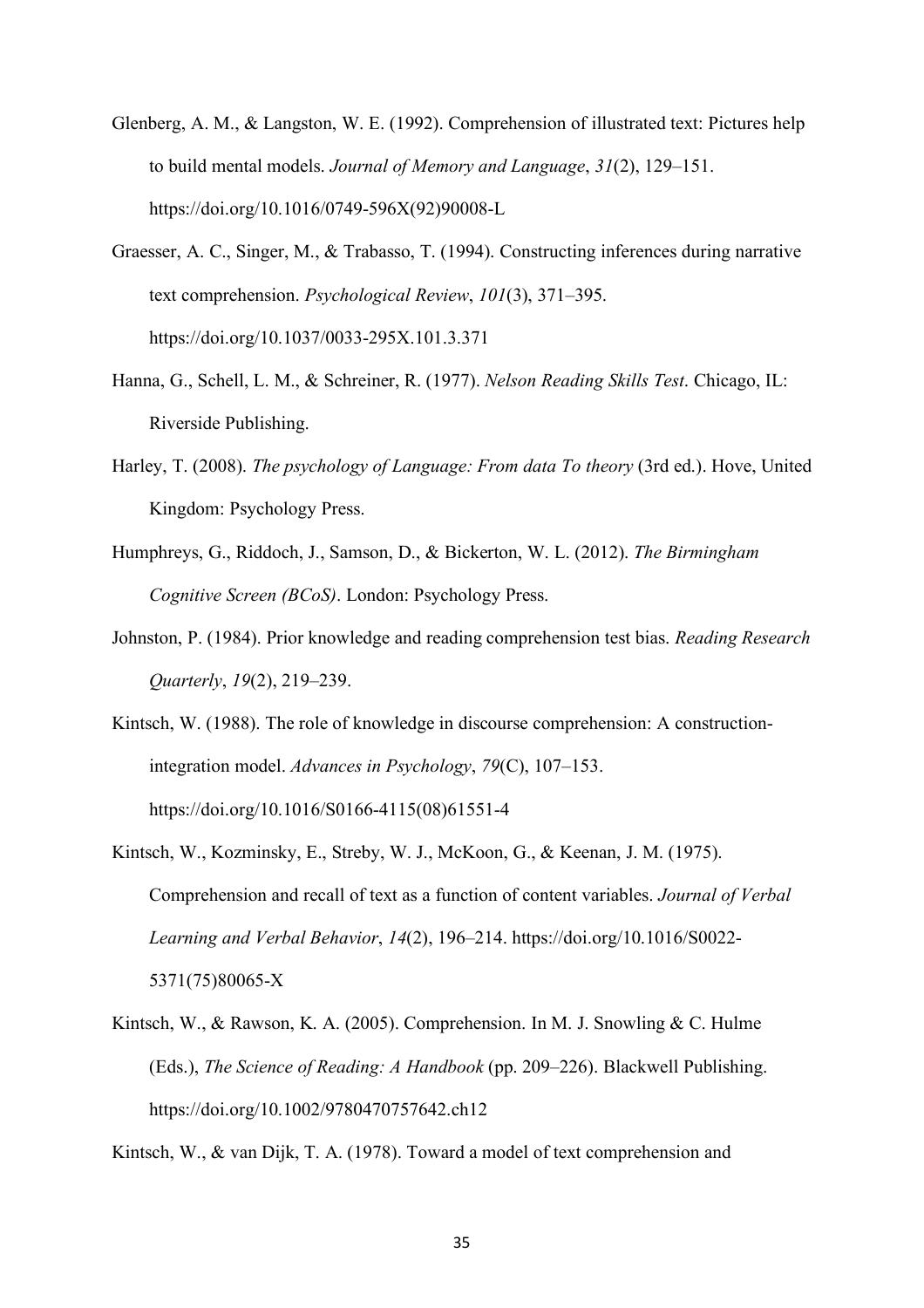production. *Psychological Review*, *85*(5), 363–394. https://doi.org/10.1037/0033- 295X.85.5.363

- Kjellén, E., Laakso, K., & Henriksson, I. (2017). Aphasia and literacy—the insider's perspective. *International Journal of Language and Communication Disorders*, *52*(5), 573–584. https://doi.org/10.1111/1460-6984.12302
- Knollman-Porter, K., Wallace, S. E., Hux, K., Brown, J., & Long, C. (2015). Reading experiences and use of supports by people with chronic aphasia. *Aphasiology*, *29*(12), 1448–1472. https://doi.org/10.1080/02687038.2015.1041093
- Lee, J. B., & Sohlberg, M. M. (2013). Evaluation of attention training and metacognitive facilitation to improve comprehension in aphasia. *American Journal of Speech-Language Pathology*, *22*, 318–334. https://doi.org/10.1044/1058-0360(2013/12- 0099)S318
- McKoon, G. (1977). Organization of information in text memory. *Journal of Verbal Learning and Verbal Behavior*, *16*(2), 247–260. https://doi.org/10.1016/S0022- 5371(77)80050-9
- McKoon, G., & Keenan, J. M. (1981). Response latencies to explicit and implicit statements as a function of the delay between reading and test. In W. Kintsch (Ed.), *The Representation of Meaning in Memory*. Hillsdale, NJ: Lawrence Erlbaum Associates.
- McNamara, T., Miller, D., & Bransford, J. (1991). Mental models and reading comprehension. In R. Barr, M. L. Kamil, P. B. Mosenthal, & P. D. Pearson (Eds.), *The Handbook of Reading Research, Vol. 2* (pp. 490–511). Hillsdale, NJ: Lawrence Erlbaum Associates, Inc.
- McNeil, M. R., Odell, K., Tseng, C.-H., Schmitz, A., Gräsel, C., Rothstein, B., … Caplan, D. (1993). Toward the integration of resource allocation into a general theory of aphasia. *Clinical Aphasiology*, *30*(1), 797–804. https://doi.org/10.1007/s11145-016-9714-0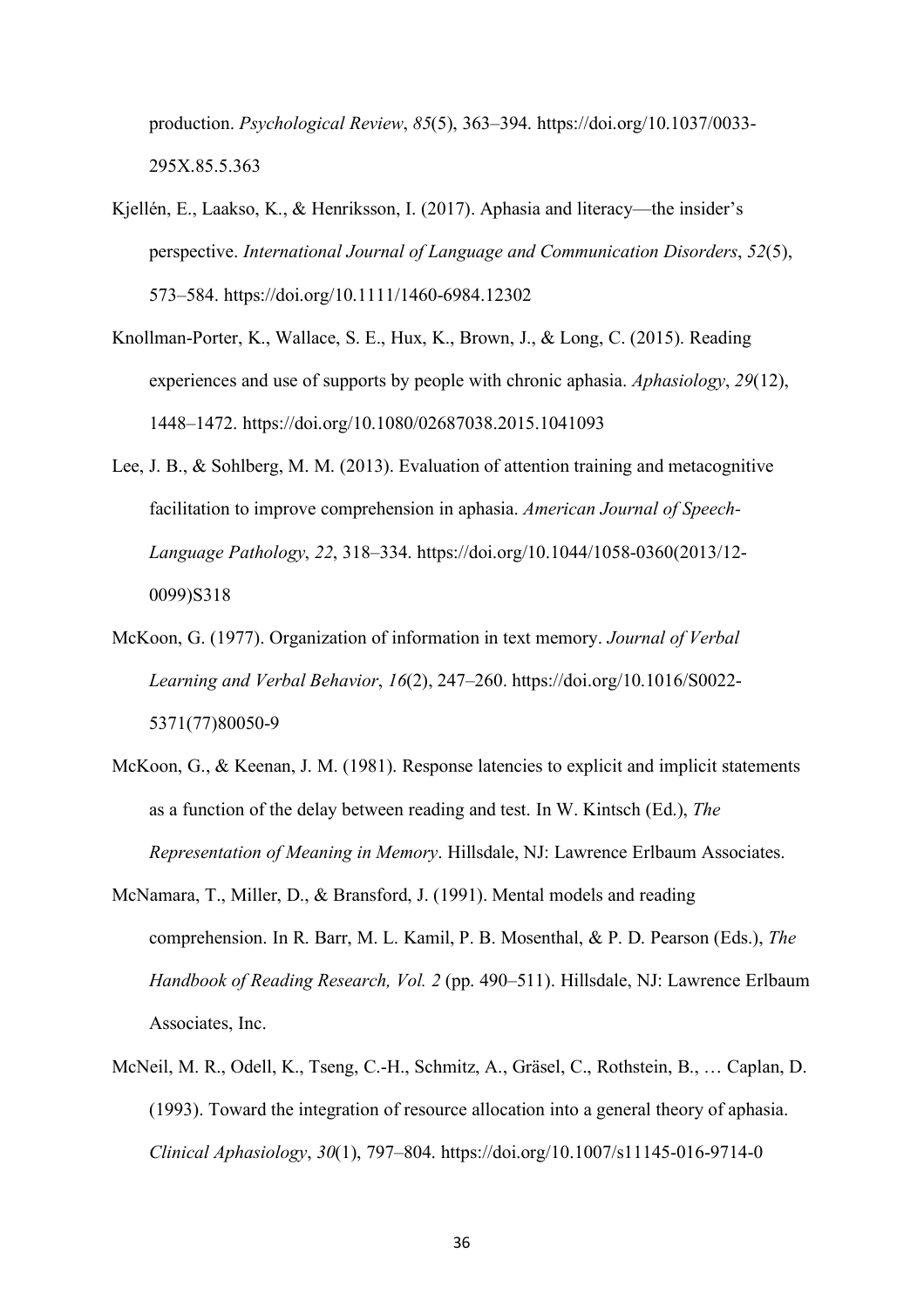- Meng, K., & Patty, D. (1991). Field dependence and contextual organizers. *Journal of Educational Research*, *84*(3), 183–189.
- Meteyard, L., Bruce, C., Edmundson, A., & Oakhill, J. (2015). Profiling text comprehension impairments in aphasia. *Aphasiology*, *29*(1), 1–28. https://doi.org/10.1080/02687038.2014.955388
- Murray, L. L. (2002). Attention deficits in aphasia: Presence, nature, assessment, and treatment. *Seminars in Speech and Language*, *23*(2), 107–116. https://doi.org/10.1055/s-2002-24987
- Nicholas, L. E., & Brookshire, R. H. (1987). Error analysis and passage dependency of test items from a standardized test of multiple-sentence reading comprehension for aphasic and non-brain-damaged adults. *Journal of Speech and Hearing Disorders*, *52*(4), 358– 366. Retrieved from http://ovidsp.ovid.com/ovidweb.cgi?T=JS&PAGE=reference&D=med2&NEWS=N&A

N=2444768%5C

- Parr, S. (1995). Everyday reading and writing in aphasia: Role change and the influence of pre-morbid literacy practice. *Aphasiology*, *9*(3), 223–238. https://doi.org/10.1080/02687039508248197
- Pearson, P. D., Hansen, J., & Gordon, C. (1979). The effect of background knowledge on young children's comprehension of explicit and implicit information. *Journal of Reading Behaviour*, *11*(3), 201–209. https://doi.org/10.1080/10862967909547324
- Perrig, W., & Kintsch, W. (1985). Propositional and situational representations of text. *Journal of Memory and Language*, *24*(5), 503–518. https://doi.org/10.1016/0749- 596X(85)90042-7
- Purdy, M., Coppens, P., Madden, E. B., Mozeiko, J., Patterson, J., Wallace, S. E., & Freed, D. (2018). Reading comprehension treatment in aphasia: a systematic review.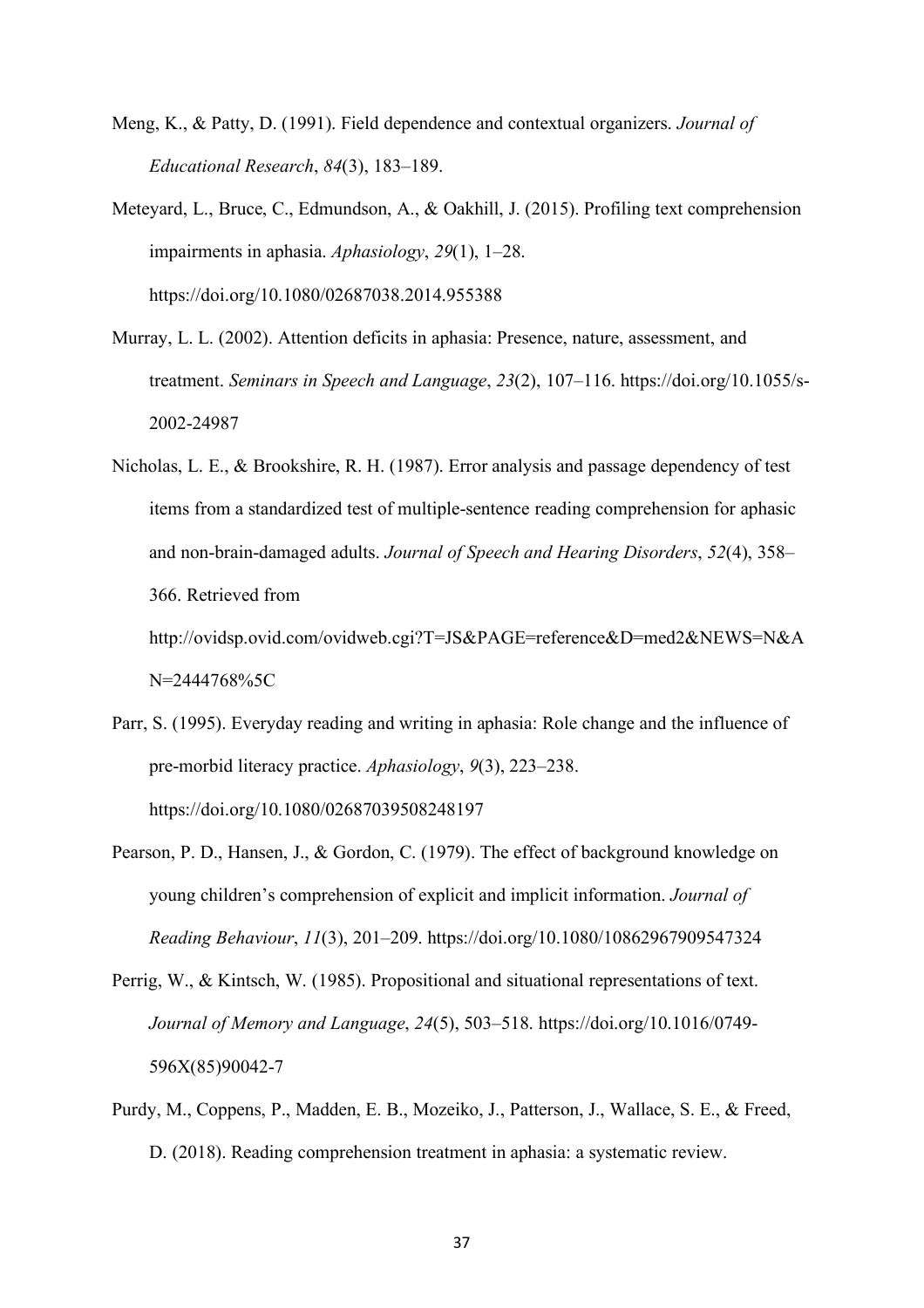*Aphasiology*, *33*(6), 629–651. https://doi.org/10.1080/02687038.2018.1482405

- R Core Team. (2018). R: A language and environment for statistical computing. R Foundation for Statistical Computing, Vienna, Austria. Retrieved from https://www.rproject.org/
- Rayner, K. (2009). Eye movements and attention in reading, scene perception, and visual search. *The Quarterly Journal of Experimental Psychology*, *62*(8), 1457–1506. https://doi.org/10.1080/17470210902816461
- Rayner, K., Pacht, J. M., & Duffy, S. A. (1994). Effects of prior encounter and global discourse bias on the processing of lexically ambiguous words: Evidence from eye fixations. *Journal of Memory and Language*, *33*(4), 527–544. https://doi.org/10.1006/jmla.1994.1025
- Rose, T., Worrall, L. E., Hickson, L. M., & Hoffmann, T. C. (2011). Exploring the use of graphics in written health information for people with aphasia. *Aphasiology*, *25*(12), 1579–1599. https://doi.org/10.1080/02687038.2011.626845
- Rose, T., Worrall, L. E., Hickson, L. M., & Hoffmann, T. C. (2012). Guiding principles for printed education materials: Design preferences of people with aphasia. *International Journal of Speech-Language Pathology*, *14*(1), 11–23. https://doi.org/10.3109/17549507.2011.631583
- Schretlen, D. J. (2010). *Modified Wisconsin Card Sorting Test® (M-WCST): Professional Manual*. PAR.
- Schweppe, J., Eitel, A., & Rummer, R. (2015). The multimedia effect and its stability over time. *Learning and Instruction*, *38*, 24–33. https://doi.org/10.1016/j.learninstruc.2015.03.001
- Smith, E. E., & Swinney, D. A. (1992). The role of schemas in reading text: A real-time examination. *Discourse Processes*, *15*(3), 303–316.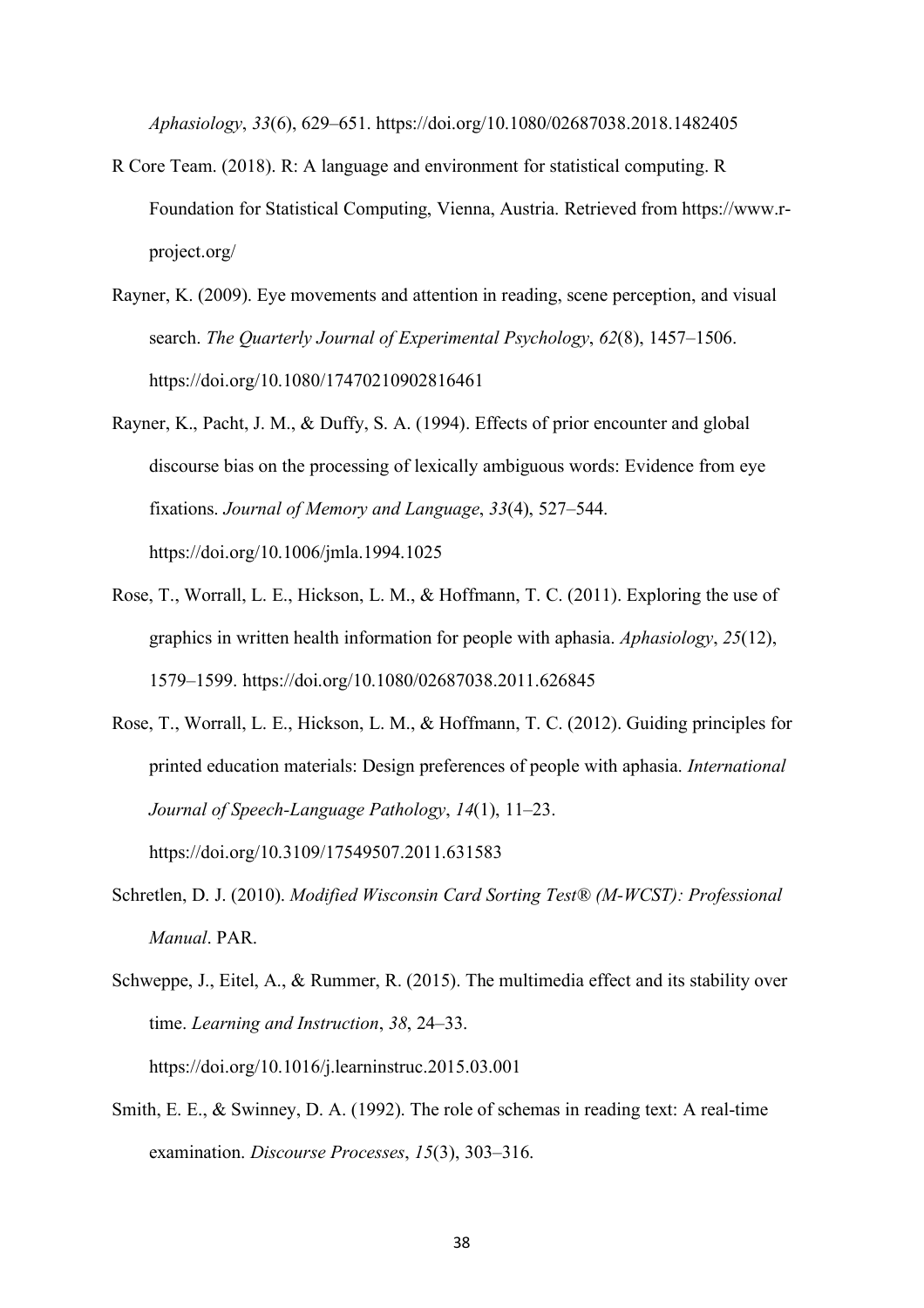https://doi.org/10.1080/01638539209544814

- Stachowiak, F. J., Huber, W., Poeck, K., & Kerschensteiner, M. (1977). Text comprehension in aphasia. *Brain and Language*, *4*(2), 177–195. https://doi.org/10.1016/0093- 934X(77)90016-5
- Swinburn, K., Porter, G., & Howard, D. (2004). *Comprehensive Aphasia Test*. Hove, United Kingdom: Psychology Press.

Thomas, C. A., & Jackson, S. T. (1997). The validity of reading comprehension therapy materials. *Journal of Communication Disorders*, *30*(3), 231–243. https://doi.org/10.1016/S0021-9924(96)00075-5

- Thorndyke, P. W. (1968). The role of inferences in discourse comprehension. *Journal of Verbal Learning and Verbal Behavior*, *15*(4), 437–446. https://doi.org/10.1016/S0022- 5371(76)90039-6
- Tompkins, C. A., Bloise, C. G. R., Timko, M. L., & Baumgaertner, A. (1994). Working memory and inference revision in brain-damaged and normally aging adults. *Journal of Speech and Hearing Research*, *37*(4), 896–912. https://doi.org/10.1044/jshr.3704.896
- Tuinman, J. J. (1974). Determining the passage dependency of comprehension questions in 5 major tests. *Reading Research Quarterly*, *9*(2), 206–223.
- van Dijk, T. A., & Kintsch, W. (1983). *Strategies of Discourse Comprehension*. New York: Academic Press.
- Walker, C. H., & Meyer, B. J. F. (1980). Integrating different types of information in text. *Journal of Verbal Learning and Verbal Behavior*, *19*(263–275).
- Waller, M. R., & Darley, F. L. (1978). The influence of context on the auditory comprehension of aphasic subjects. *Journal of Speech and Hearing Research*, *21*, 732– 745.

Warrington, E. K. (1996). *The Camden Memory Tests Manual*. Hove, United Kingdom: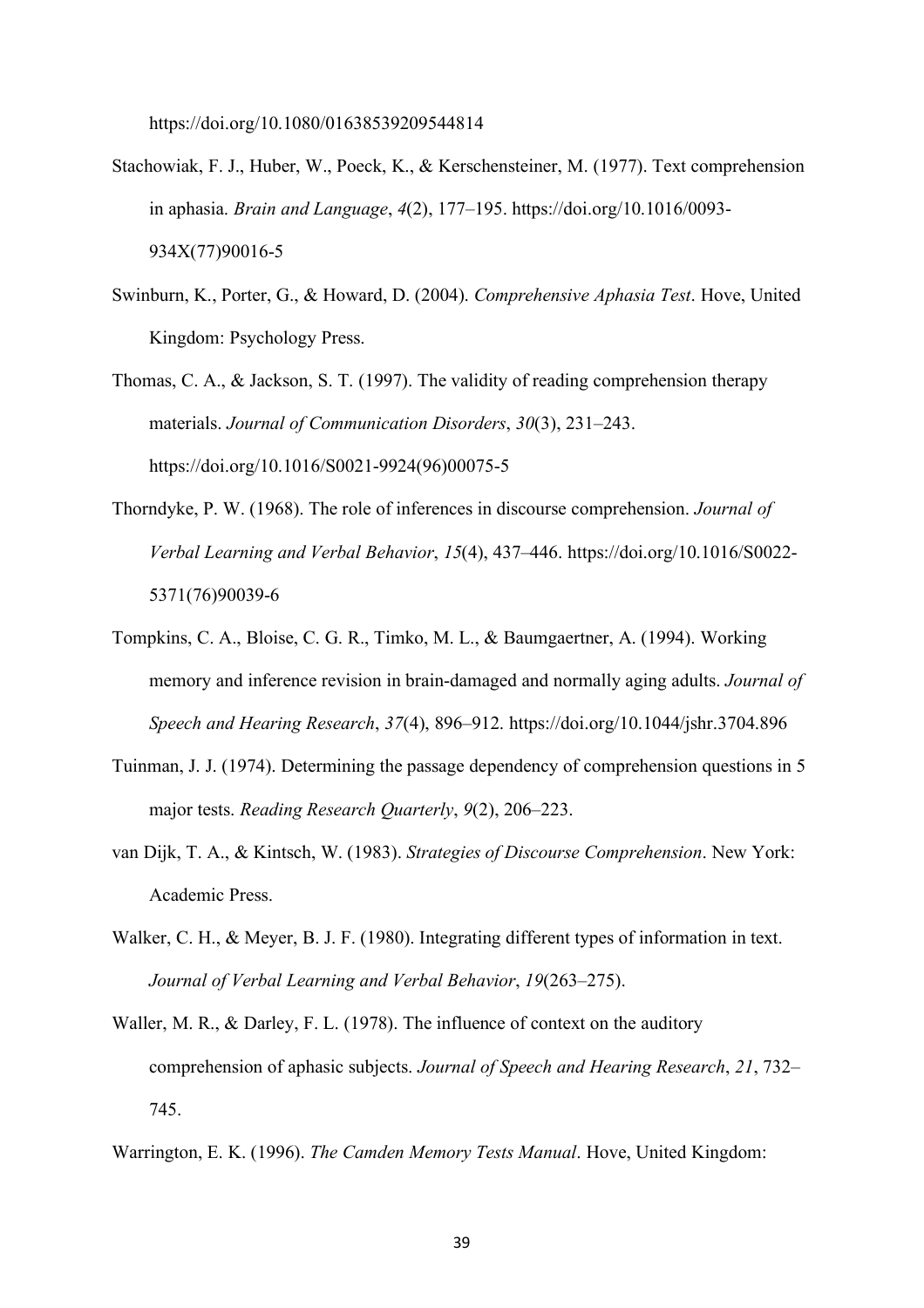Psychology Press.

- Watter, K., Copley, A., & Finch, E. (2016). Discourse level reading comprehension interventions following acquired brain injury: a systematic review. *Disability and Rehabilitation*, *39*(4), 315–337. https://doi.org/10.3109/09638288.2016.1141241
- Webb, W. G., & Love, R. J. (1983). Reading problems in chronic aphasia. *Journal of Speech and Hearing Disorders*, *48*(2), 164–171. https://doi.org/10.1044/jshd.4802.164
- Webster, J., Morris, J., Connor, C., Horner, R., McCormac, C., & Potts, A. (2013). Text level reading comprehension in aphasia: What do we know about therapy and what do we need to know? *Aphasiology*, *27*(11), 1362–1380. https://doi.org/10.1080/02687038.2013.825760
- Webster, J., Morris, J., Howard, D., & Garraffa, M. (2018). Reading for meaning: What influences paragraph understanding in aphasia? *American Journal of Speech-Language Pathology*, *27*(1S), 423–437. https://doi.org/10.1044/2017\_AJSLP-16-0213
- Webster, J., Samouelle, A., & Morris, J. (2018). "The brain can't cope": Insights about reading from people with chronic aphasia. *PsyArXiv*, 1–30. https://doi.org/10.31234/osf.io/p8xh4
- Wiley, J., & Rayner, K. (2000). Effects of titles on the processing of text and lexically ambiguous words: Evidence from eye movements. *Memory and Cognition*, *28*(6), 1011– 1021. https://doi.org/10.3758/BF03209349
- Wilhite, S. C. (1989). Headings as memory facilitators: The importance of prior knowledge. *Journal of Educational Psychology*, *81*(1), 115–117. https://doi.org/10.1037/0022- 0663.81.1.115
- Wilson, L., & Read, J. (2016). Do particular design features assist people with aphasia to comprehend text? An exploratory study. *International Journal of Language and Communication Disorders*, *51*(3), 346–354. https://doi.org/10.1111/1460-6984.12206